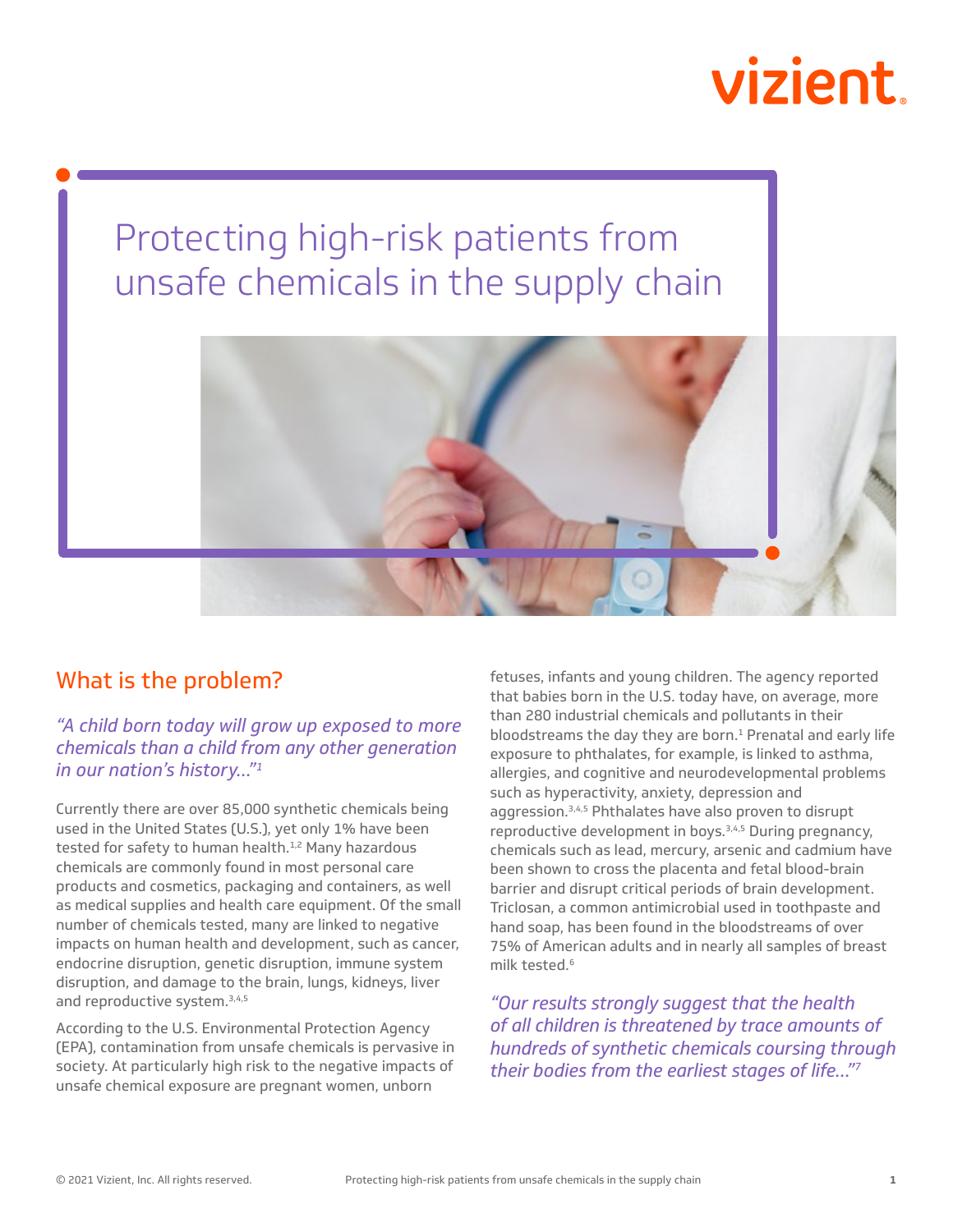Studies have shown that endocrine-disrupting chemicals such as polyfluoroalkyl substances (PFAS) are polluting the bloodstreams of over 95% of American children and 99% of American adults on any given day.5,6 PFAS have been linked to kidney and testicular cancer, elevated cholesterol, decreased fertility, thyroid problems, and decreased immune response in children.<sup>5,8</sup> Elevated amounts of PFAS in the bloodstream also increase the risk of suffering severe COVID-19 complications.8,9

In addition to concerns of unsafe chemical exposure in high-risk patient populations, health care employees are becoming increasingly concerned about risk of exposure to unsafe chemicals during their daily work. A national survey of nurses by the Environmental Working Group suggests links between chemical exposure at work and serious health problems, such as cancer, asthma, miscarriages and birth defects.10 A report by Physicians for Social Responsibility also found correlations between toxic chemical exposure at work and adverse outcomes, such as reproductive dysfunction, learning and developmental dysfunctions, metabolic syndrome, and cancer.<sup>11</sup>

*"Nurses ingest, touch or breathe residues of any number of these potentially harmful substances as they care for patients day after day, and face potential but unstudied health problems as a result..."12*

Legislation to limit exposure to unsafe chemicals is nothing new. For example, efforts to limit low levels of exposure to lead began in the U.S. in the early 1970s.<sup>12</sup> Since then, many states have begun to recognize the need to improve protection of public health from additional unsafe chemicals. In the last 50 years, 35 states have adopted new legislation aimed at protecting public health from unsafe chemical exposure.13

While the number of legislative policies being discussed at the state and national level is growing, many health care organizations (HCOs) are proactively creating their own policies to protect patients and staff from unsafe chemical exposure based on the "do no harm" bioethical principle of medicine. HCOs have found success through adoption of policies to screen unsafe chemicals in the supply chain as both patient and staff safety initiatives, as well as moral and ethical responsibilities. Once educated properly, both

patients and staff see the effort to mitigate unsafe chemical exposure as a necessary and protective measure. Despite these efforts, however, multiple studies and research show that legislation and policies alone are having a minimal effect on preventing unsafe chemicals from polluting the bloodstreams of pregnant women, unborn fetuses, infants, young children and adults.

Given the multitude of lifelong negative impacts from unsafe chemical exposure to pregnant women, unborn fetuses, infants and young children, screening unsafe chemicals in the health care supply chain should be prioritized, at a minimum, for high-risk patient care areas. Although many hospitals have safer chemical policies in place, a recent study showed that hazardous chemicals can be found in at least 250 different products being used in the average hospital pediatric care room.<sup>14</sup> Therefore, further steps must be taken to protect high-risk patients from unsafe chemical exposure in health care settings.

For many HCOs, the challenge of screening and removing unsafe chemicals from the health care supply chain is multifold:

- **• Lack of industrywide standardization.** Different standards and definitions of chemical safety are used by HCOs nationwide, causing confusion for manufacturers, suppliers and distributors as they try to interpret and adhere to the different standards. Without industrywide standardization and definitions of unsafe chemical levels, many HCOs resort to interpreting hundreds of ecofriendly labels and choosing their own product chemical safety standards independently. What is considered safe by one organization may not be considered safe by another, and suppliers cannot easily customize the chemical composition of each product to fit various HCO standards of safety.
- **• Today's methodology is highly manual, unsustainable and not data driven.** Most HCOs rely on staff to "read the fine print" on product boxes or search product descriptions to screen for unsafe chemical information. This approach is both prone to human error and difficult for those charged with maintaining oversight over the tens of thousands of products used annually. Many HCOs are also using outdated, paper-based standards of chemical safety and are not integrating current safer chemical standards with purchasing and inventory data at the product level in real time.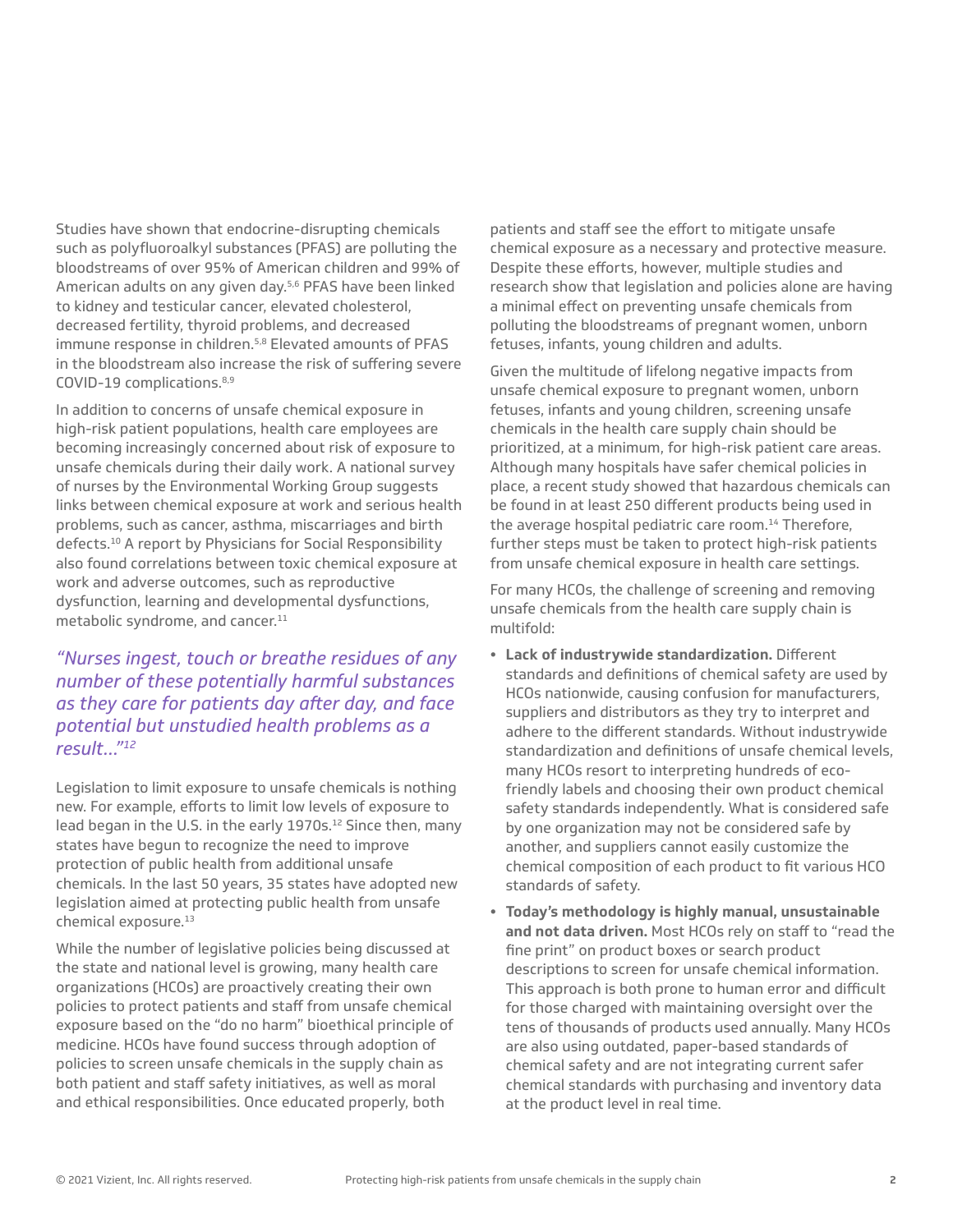- **• Safer chemical information is rarely considered at the product and equipment category levels.** Often when evaluating current products or equipment for potential conversion opportunities, HCOs rely on key stakeholders or a value analysis committee to consider the financial, clinical and operational impacts of their decision-making. Rarely is safer chemical information considered at the product or equipment level due primarily to a lack of efficient information gathering of safer chemical attributes and data-driven analysis.
- **• Chemical safety initiatives often are not framed in terms of negative health impact.** Efforts to reduce unsafe chemical exposure in most HCOs are traditionally driven by the chemical name or chemical classification, such as latex-free or diethylhexyl phthalate (DEHP)-free initiatives. This approach often does not motivate executives, physicians and clinicians, nor does it establish a common understanding of the urgent need to remove unsafe chemicals from the supply chain relative to human health impact. HCO staff motivation is improved by reframing safer chemical initiatives in terms of health impact, such as reducing endocrine disruptors, and using terminology directly linked to patient and staff safety and population health improvement goals.
- **• Counterfeit products are a major concern. Before the COVID-19 pandemic, it was estimated that 5% to 10% of medical products on the market were either counterfeit or contained at least one counterfeit component.** Since the pandemic started, many HCOs have been challenged by product shortages and pressured to rapidly convert to alternative sources many of which have never been used. For example, Vizient® — the largest health care performance improvement company in the U.S., composed of 50% of all U.S. hospitals, 95% of all U.S. academic medical centers and over 20% of U.S. ambulatory practices found that over 95% of new suppliers currently soliciting personal protective equipment (PPE) to U.S. hospitals are not registered with the Food and Drug Administration (FDA) nor the National Institute for Occupational Safety and Health (NIOSH).
- **• A return on investment (ROI) is not clear.** Given that most HCOs prioritize their time and resources toward improving patient outcomes, enhancing quality of care and reducing the cost of care, it is difficult for many organizations to dedicate additional time, cost and

resources to screen for unsafe chemicals in the supply chain when the task seems insurmountable and ROI is not clear. Identification of conversion opportunities to safer chemical products is currently inefficient and piecemeal, with the financial impact of doing so often dominating the conversation.

#### **This case study has multiple purposes, including to:**

- Accelerate efforts to urgently protect high-risk patients — including pregnant women, infants and children from unsafe chemical exposure in health care settings.
- Improve HCO staff safety.
- Acknowledge and amplify the concern of unsafe chemicals in the health care supply chain.
- Increase transparency into the chemical composition of products used in health care settings.
- Offer an example of a standardized, data-driven, sustainable approach to consistently monitor unsafe chemicals in the supply chain at the organization, facility, department, product category and individual product levels.
- Assist HCOs seeking to adopt a data-driven strategy by standardizing, organizing and consistently monitoring safer chemical information in their supply chain.
- Integrate environmentally preferred (EP) attribute data — including safer chemical and waste reduction information — with purchasing data in real time to screen for unsafe chemicals in the supply chain at the organization, facility, department, product category and individual product levels.
- Reduce unsafe chemical exposure in health care settings, reframing initiatives using health impact terms commonly understood by executives, physicians and clinicians.
- Build confidence with key stakeholders and value analysis committees to consider integrating safer chemical information into their decision-making by forming partnerships and encouraging transparency among suppliers.
- Increase health care supplier efforts to improve transparency, disclosure and innovation to maximize use of safer chemicals in products as both patient and staff safety initiatives.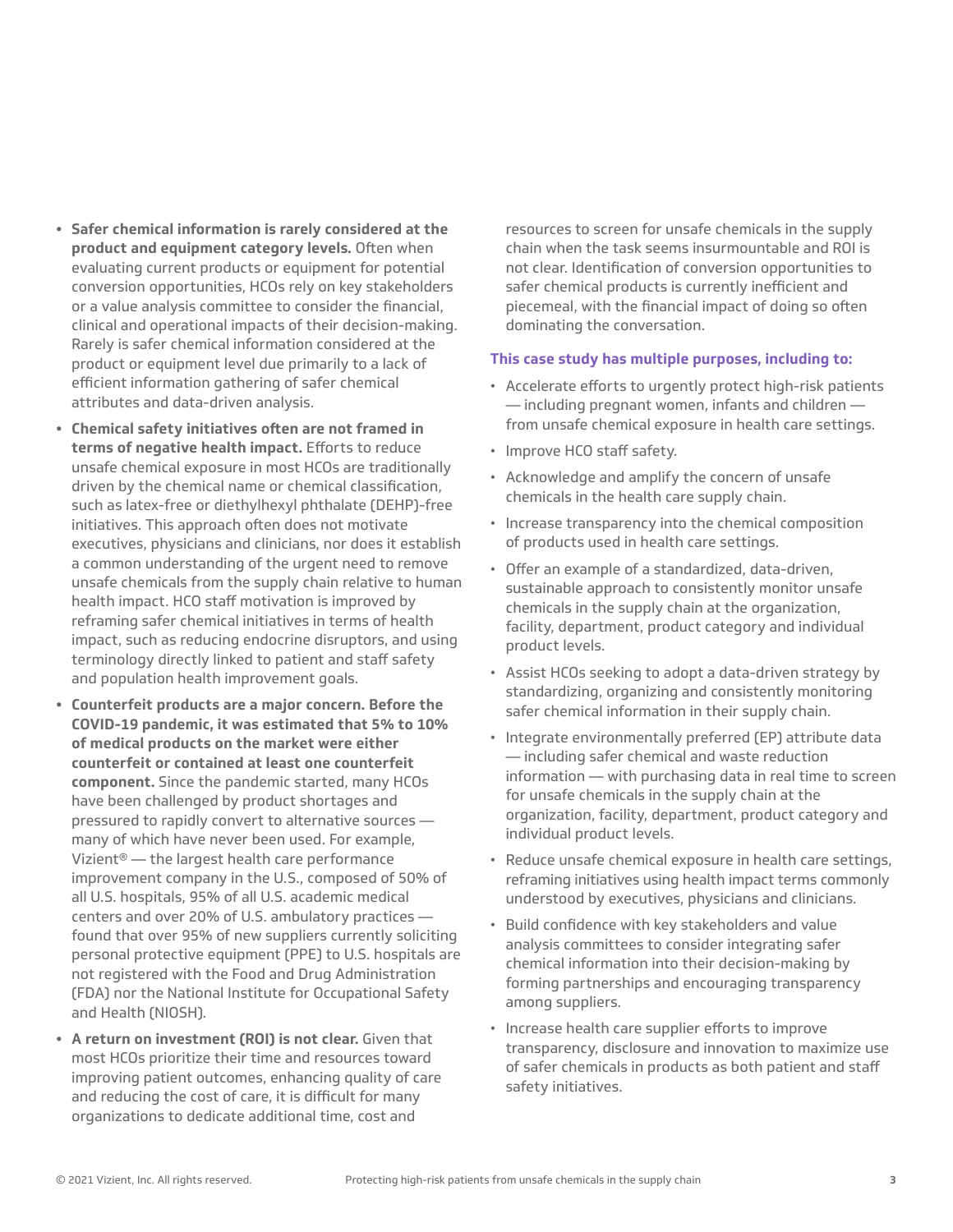## What makes this approach different?

#### **This case study marks many firsts:**

- The first time that a Vizient centralized database of over 600,000 products with standardized EP attribute information was matched to real-time hospital purchasing data to evaluate safer chemical usage in the supply chain at the organization, facility, department, product category and individual product levels.
- The first time that an automated, cost-effective, scalable and sustainable data-driven solution was used to link EP attribute information to real-time health care purchasing data in order to evaluate safer chemical usage in the supply chain at the organization, facility, department, product category and individual product levels.
- The first time that safer chemical information was translated, categorized and evaluated in terms of human health impact to improve education and motivate adoption of safer chemical procurement at the HCO enterprise level.
- The first time that safer chemical information was transparently collected from multiple suppliers at the individual product level and conversion opportunities objectively evaluated to improve patient and staff safety efforts.
- The first time that safer chemical information at the product category and individual product levels was collected, analyzed and prepared for 360-degree value analysis decision-making.
- The first time that a "5-leaf" sustainability rating format was used to visualize sustainability as a quality at the individual product level when considering product conversion opportunities.

## What was the methodology?

*Note: In collaboration with a 620-bed nonprofit community hospital on the West Coast, Vizient conducted a case study on six product categories of medical supplies actively being used in high-risk patient care areas. The methodology for this case study did not include the exchange of any protected health information.*

The methodology for this case study is broken down into three distinct phases:

**Phase 1 –– Establish a consensus on methodology**

**Phase 2 –– Activate the methodology**

**Phase 3 –– Prepare results for 360-degree value analysis**

#### **Phase 1 — Establish a consensus on methodology**

- **• Identify internal key stakeholders and high-risk patient care areas.** First, the HCO must appoint an initiative champion (or co-champions). Their specific role is to drive the initiative from beginning to end, identify key internal stakeholders in high-risk patient department areas and ensure interdisciplinary communication takes place throughout the initiative. In identifying internal key stakeholders, it is important to categorize staff members who will either be directly involved in making the initiative a success — such as those needed to pull data or compile other vital information — and staff members who are indirectly impacted and should be peripherally aware, such as executive leadership.
- **• Identify external key stakeholders to assist on data collection and integration.** For HCOs that are members of a group purchasing organization (GPO) or other aggregation, it is suggested that the HCO first ask their GPO or aggregate if they are collecting EP attribute data for their contracted products.<sup>16</sup> HCOs often submit their purchasing data to GPOs to ensure contract connectivity and to monitor cost reduction opportunities, which includes categorization of products and services such as Vizient product spend categories and/or the United Nations Standard Products and Services Codes (UNSPSC). The HCO initiative champion(s) should contact their GPO client representative and portfolio manager for the product category or categories of interest. If the GPO has a dedicated sustainability resource, they should be included on initial conversations as well. GPOs typically communicate with thousands of suppliers each year and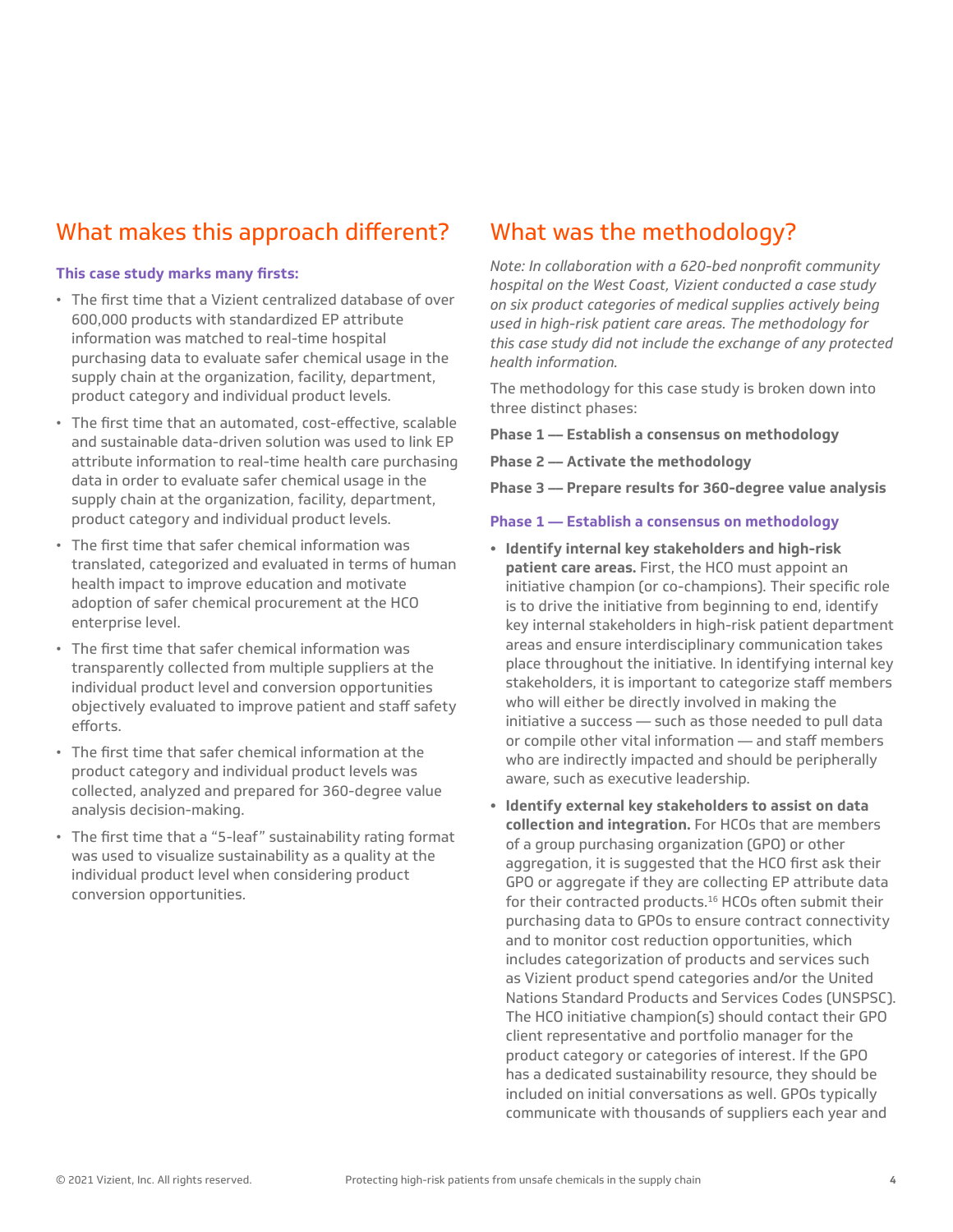are well positioned to capture EP attribute information upstream for many products on the market today. For this case study, Vizient served as the GPO to ensure that a standard set of EP attributes was being collected and uniformly applied at the product category and individual product levels. For HCOs that are not part of a GPO, the process of EP data collection from suppliers should take place internally or in collaboration with a credible third party. EP attribute database size, efficient integration of EP attribute and active purchasing data, and ongoing EP attribute data collection from suppliers should be considered when evaluating capabilities of third parties collecting EP attribute information. On the supplier side, the initial point of discussion requesting EP attribute data should be the local supplier or distributor sales representative, with collaboration from the national account manager, product engineers or regulatory affairs.

- **• Determine a credible source of robust EP attribute information.** Vizient averages over 2,100 contracts with 1,200 suppliers in 500 different product categories each year, including \$155 billion in supply purchase data and over 12 million products in its item master. Therefore, Vizient was identified as being in the best position to collect supplier EP attribute data upstream alongside the HCO that was collecting non-GPO supplier EP data independently. Vizient started collecting EP data in 2011 and enhanced the program in 2017, with a dedicated resource collecting EP attributes as a standard practice for all suppliers bidding for medical and surgical product contracts.17 Collaborating with a GPO or credible third party prevents the HCO from having to collect EP data independently and suppliers from having to respond to EP data requests from various HCOs using different EP standards and data collection templates.
- **• Establish consensus on standardized data fields and definitions, including a template for data collection.** In 2017, Vizient adopted Kaiser Permanente's template of 23 standardized EP attributes and then embedded those attributes within the supplier request for information (RFI) as part of the nonfinancial criteria collected during the national medical and surgical supply contract bid process. In this case study, the Vizient-established RFI template of 23 EP attributes was used to collect EP attribute information at the product category and individual product levels.

Chemical attribute information was collected for the following classifications of chemicals linked to negative human health impacts:

- **Bisphenols:** Bisphenols are present in commonly used plastic products, such as water bottles, food storage containers, packaging, sports equipment, aluminum can liners and cash register receipts. Bisphenols leach from products into food, water and indoor dust.
	- Early life exposure to bisphenol A (BPA) is linked to asthma and neurodevelopmental problems, such as hyperactivity, anxiety, depression and aggression. In adults, BPA is linked to obesity, type 2 diabetes, heart disease, decreased fertility and prostate cancer.<sup>5</sup>
	- A recent study showed that the average level of BPA in American adults is over 40 times higher than previously estimated.18
	- Although many products are now labeled "BPA-free," BPA is often replaced with bisphenol S or bisphenol F, which are less studied but appear to have similar hormone-disrupting effects.<sup>5</sup>
- **Polyvinyl chloride (PVC):** PVC is an economical and versatile thermoplastic polymer widely used in the building and construction industry to produce door and window profiles, water pipes, wire and cable insulation, and medical devices. Vinyl chloride is used primarily to make PVC, a hard plastic that is made softer and more flexible with plasticizers — the most widely used being phthalates (e.g., DEHP). Because phthalates are not chemically bound to the plastics they are added to, they continuously leak into food, water or indoor dust.
	- **· The National Cancer Institute, the EPA, the Agency** for Toxic Substances and Disease Registry, and the International Agency for Research on Cancer have determined that vinyl chloride is a known human carcinogen.19,20,21
	- Vinyl chloride has been found in the air of communities near vinyl chloride manufacturing and processing plants, hazardous waste sites, and landfills.<sup>22</sup>
- **Phthalates:** Phthalates can be found in plastic products, such as vinyl flooring, shower curtains, toys, plastic wrap, food packaging, containers, glues, caulks, paints, personal care products and air fresheners.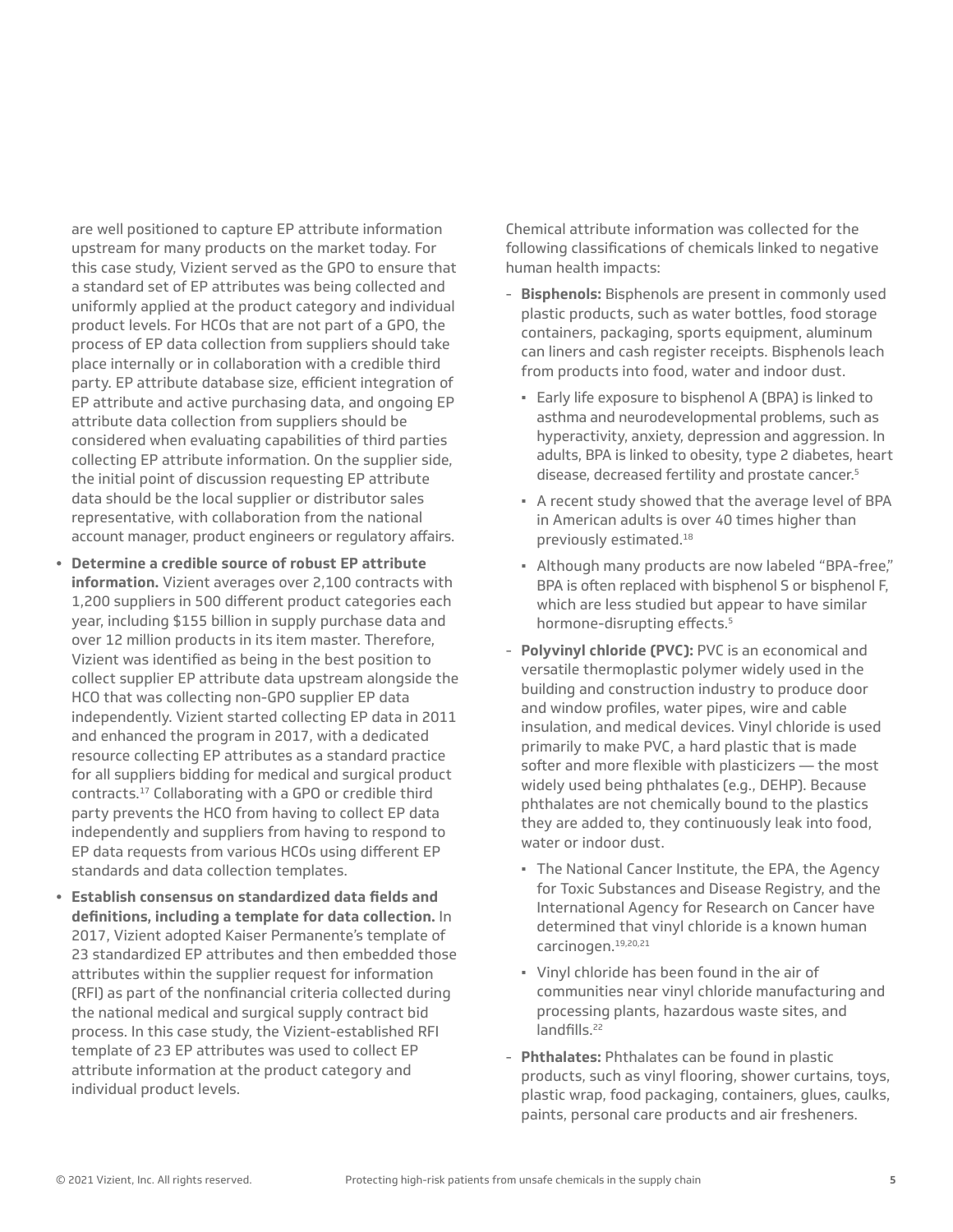- Phthalates leach from products into food, water or indoor dust and have been detected in the urine of most humans tested.5
- **Prenatal and early life exposure to phthalates is** linked to asthma, allergies, and cognitive and behavioral problems, including disruptions to reproductive development in adolescent males.5,24,22
- **Antimicrobials:** Antimicrobials are chemicals added to products to kill or inhibit the growth of microbes, such as bacteria. Humans absorb antimicrobials through skin contact and ingest them through indoor dust. Infants are exposed to antimicrobials in utero through maternal exposure and later through breast milk.
	- **·** Antimicrobials are associated with hormone disruption, developmental and reproductive effects, allergen sensitivity, and increased antibiotic resistance.5
	- Triclosan, a common antimicrobial used in toothpaste and hand soap, has been found in the bloodstreams of over 75% of American adults and in nearly all samples of breast milk tested.5
- **Flame retardants:** Flame retardants are used to slow and prevent the ignition of fire. They continually leak out of products and into indoor dust, which is then inhaled or ingested. Flame retardants have been detected in the bodies of nearly all humans tested.
	- Due to their hand-to-mouth behavior and crawling, infants and toddlers have shown to have the highest levels of flame retardants in their bodies.<sup>5</sup>
	- Flame retardants are linked to lowered IQ and hyperactivity in children, as well as cancer, hormone disruption and decreased fertility in adults.<sup>5</sup>
- **Certain metals:** During pregnancy, certain metals such as lead, mercury, arsenic and cadmium can cross the placenta and fetal blood-brain barrier during critical windows of brain development. Infants can further be exposed to metals through breastfeeding.<sup>7</sup>
	- Lead is linked to high blood pressure, miscarriages, stillbirth, infertility, and decreased kidney and brain function.<sup>5</sup>
	- Mercury and arsenic are linked to adverse effects on the nervous and cardiovascular systems.<sup>5</sup>
	- Cadmium is linked to lung and kidney damage, as well as weakened bones.<sup>5</sup>
- **Perfluorocarbons (PFCs):** Also referred to as per- and polyfluoroalkyl substances (PFAS), these chemicals are used in products for their liquid- and stain-repellent properties. PFAS do not break down in the environment and are absorbed by humans through contaminated food, water or indoor dust.
	- The most studied of these substances is perfluorooctanoic acid (PFOA), a chemical linked to kidney and testicular cancer, elevated cholesterol, decreased fertility, thyroid problems, and decreased immune response to vaccines in children.<sup>5</sup>
	- PFAS can be found in the bloodstreams of over 95% of American children and 99% of American adults <sup>5,6</sup>

*Note: Although organic solvents are not included in the Vizient EP attribute data collection template for medical and surgical supplies, they are included in the EP attribute data collection for relevant product categories, such as cleaning solutions.*

- **• Link chemical classifications to categories of negative health impact.** For this case study, chemical attribute classifications are linked to the following categories of health impacts (see Table 1 on page 7).
- **• Frame the initiative with terminology that will motivate key stakeholders most effectively.** For internal key stakeholders, the HCO initiative champion(s) should frame the initiative around removing unsafe chemicals from the supply chain, resulting in a positive health impact. Acknowledging and emphasizing the growing body of scientific evidence showing widespread contamination of unsafe chemicals in adult and child bloodstreams, the primary motivating factors for the HCO should be to remove unsafe chemicals from the supply chain to improve patient and staff safety, showing commitment to the "do no harm" bioethical principle of medicine. On the supplier side, motivating factors are typically to gain new market share from competitors through identification of HCO product conversion opportunities, as well as strengthening their reputation as a safer chemical and sustainability-driven business partner. Vizient worked to meet the HCO's needs around sustainability goals, providing up-to-date EP attribute information and actively sourcing for safer chemical product alternatives, strengthening value analysis decision-making and supporting the HCO's commitment to the "do no harm" principle.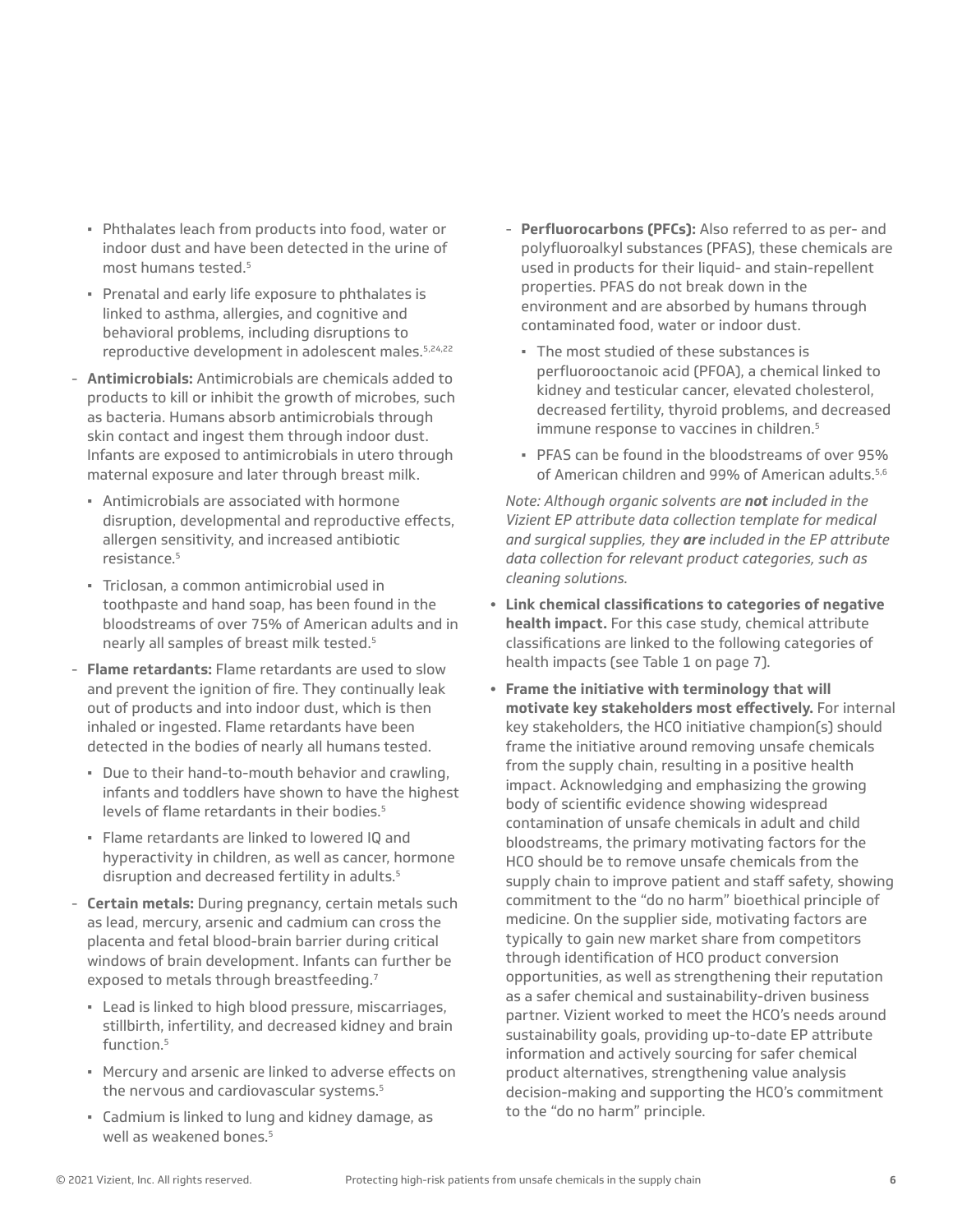#### **Table 1: Chemical classification and health impact glossary**

| <b>Chemical classification</b>                                                                                                                                               | <b>Health impact</b>     | <b>Definition</b>                                                                                                                                                                                                 |
|------------------------------------------------------------------------------------------------------------------------------------------------------------------------------|--------------------------|-------------------------------------------------------------------------------------------------------------------------------------------------------------------------------------------------------------------|
| • Natural rubber latex                                                                                                                                                       | Allergens                | Chemicals linked to inducing allergies or<br>immune system sensitivity                                                                                                                                            |
| • European Union Restriction of Hazardous<br>Substances (EU RoHS) Directive<br>• PVC<br>• Phthalates<br>• California Proposition 65 chemicals<br>• Flame retardants          | Carcinogens              | Chemicals linked to different types of cancer                                                                                                                                                                     |
| · Metals                                                                                                                                                                     |                          |                                                                                                                                                                                                                   |
| • EU RoHS Directive<br>• Bisphenols<br>• PVC<br>• Phthalates<br>• California Proposition 65 chemicals<br>· Flame retardants<br>· Metals<br>• Perfluorinated chemicals (PFCs) | Developmental toxins     | Chemicals linked to interference with normal<br>growth, differentiation, development,<br>behavior or homeostasis during prenatal<br>development through puberty                                                   |
| • Bisphenols<br>• Phthalates<br>• California Proposition 65 chemicals<br>• Flame retardants<br>$\cdot$ PFCs                                                                  | Endocrine disruptors     | Chemicals linked to interference with the<br>synthesis, secretion, transport, binding,<br>action or elimination of hormones responsible<br>for normal development, behavior and<br>maintenance of cell metabolism |
| • EU RoHS Directive<br>$\cdot$ PVC<br>• California Proposition 65 chemicals                                                                                                  | Genetic disruptors       | Chemicals linked to interference with<br>deoxyribonucleic acid (DNA) development or<br>damage to DNA structure                                                                                                    |
| • Phthalates<br>• California Proposition 65 chemicals<br>• Antimicrobial/antibacterial agents<br>• Flame retardants                                                          | Immune system disruptors | Chemicals linked to failures, insufficiencies or<br>delays at any level of the immune system<br>response                                                                                                          |
| • EU RoHS Directive<br>· Bisphenols<br>· PVC<br>• Phthalates<br>• California Proposition 65 chemicals<br>· Flame retardants<br>· PFCs                                        | Reproductive toxins      | Chemicals linked to damaged or inactivated<br>ovaries or testes, damaged chromosomes,<br>and/or adversely affected reproductive<br>hormones                                                                       |

\* As indicated by the U.S. Department of Human Health and Services, the U.S. Environmental Protection Agency, the National Cancer Institute, the U.S. Agency for Toxic Substances and Disease Registry, California Prop 65, the Oregon Toxic-Free Kids Act, the Green Science Policy Institute, and the International Agency for Research on Cancer.<sup>1,3,4,5,20,21,22</sup>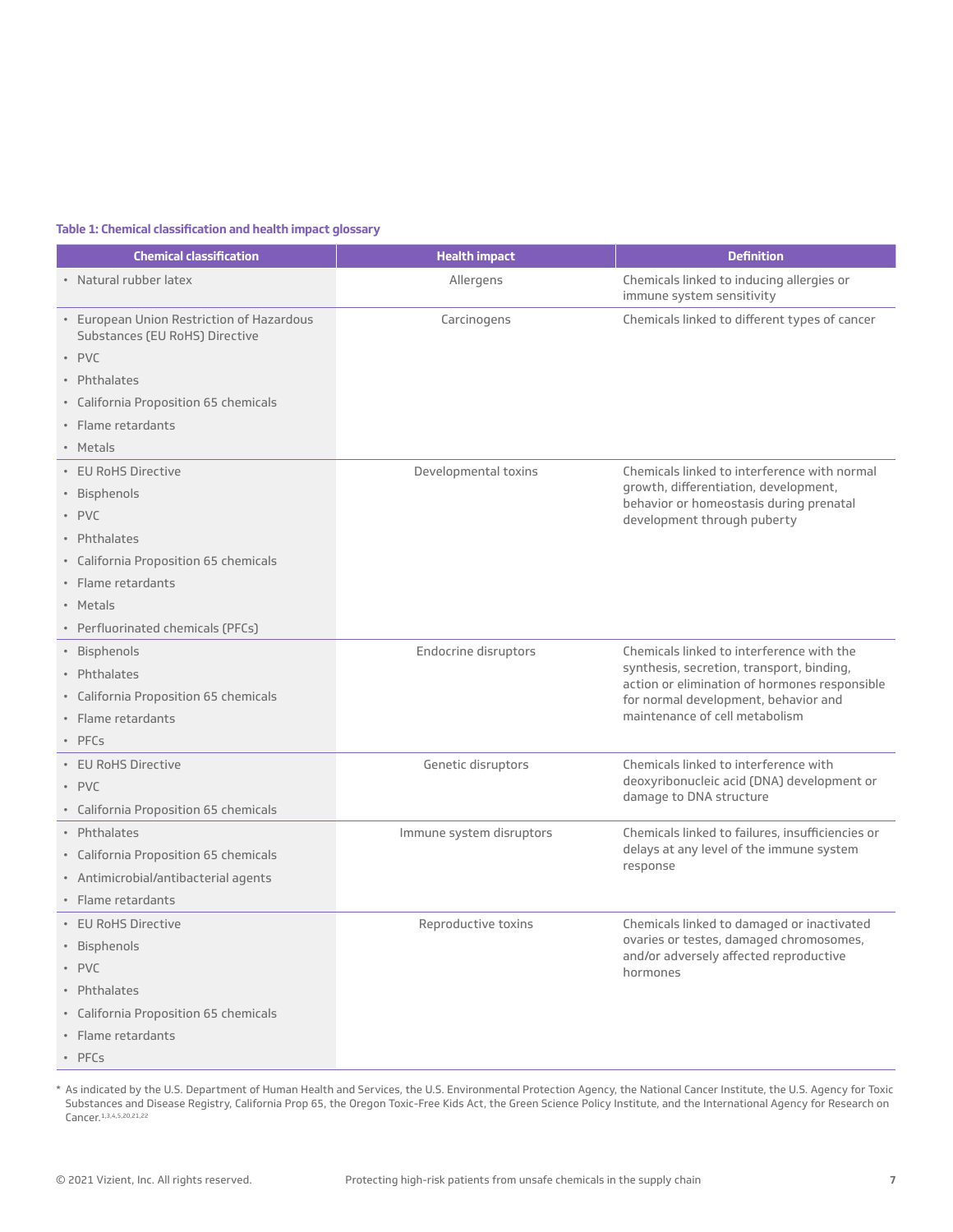- **• Present the need for and feasibility of data-driven monitoring of safer chemicals as an ongoing initiative.** In collaboration with the HCO's purchasing department, Vizient prepared a kickoff presentation for HCO key stakeholders. Real-time purchasing data for high-risk patient care areas was matched with a Vizient EP attribute database containing over 600,000 products. Vizient prepared an initial data snapshot in dashboard format, showing products with and without chemical attribute information by purchase order spend, product category, unique product count and potential negative health impacts. Emphasis was placed on the ongoing monitoring of unsafe chemicals in products for (at least) high-risk patient care areas, leveraging collaboration between suppliers and Vizient and using Vizient informatics to efficiently integrate purchasing and EP attribute information at the organization, facility, department, product category and individual product levels.
- **• Establish key performance indicators (KPIs) to monitor success and thresholds of safety standards.** KPIs are critical indicators of progress toward an intended result. KPIs provide a focus for strategic and operational improvement, create an analytical basis for decisionmaking, and help focus attention on what matters most. Effective KPIs provide objective evidence of progress toward achieving a desired result, measure what is

intended to be measured to help inform better decisionmaking and offer a comparison that gauges the degree of performance change over time. KPIs for this initiative were to maximize transparency into safer chemical attribute information at the product category and individual product levels and indicate positive or negative safer chemical impact and potential risk of health impact when considering product conversion opportunities at the product category and individual product levels. Waste reduction attributes were also monitored at the product category and individual product levels.

**• Visualize the initiative's process flow and how the information will support comprehensive value analysis decision-making.** Visualize the process flow of the initiative, clearly defining specific needs for all key stakeholders, including deadlines. This will help create a standardized, cyclical approach to evaluate product categories or individual products efficiently. The HCO initiative champion(s) should confirm with each stakeholder that they clearly understand what is needed from their specific role in the overall scope of the initiative, especially as it relates to efficiently integrating purchasing, EP attribute and product conversion information. Discuss how purchasing and EP attribute data will be collected, processed and prepared for 360-degree value analysis .

| <b>Step</b>                                  | <b>Detail</b>                                                                                                                                                                                                          |
|----------------------------------------------|------------------------------------------------------------------------------------------------------------------------------------------------------------------------------------------------------------------------|
| <b>Pull purchasing data</b>                  | • Pull the most recent 12 months of purchasing data for high-risk patient care areas (note: if seasonal<br>fluctuations in patient volume occur, pull three to six months of data and annualize accordingly).          |
|                                              | Data can either be pulled directly from the HCO's materials management information system (MMIS) or from<br>GPO informatics, if available.                                                                             |
| Categorize the products                      | . Analyze spend in high-risk patient care areas by product category, using GPO categorization and/or UNSPSC<br>codes.                                                                                                  |
|                                              | · Identify product categories as having direct or indirect contact with high-risk patients.                                                                                                                            |
|                                              | • Prioritize transparency of safer chemical attributes for product categories having direct contact with high-risk<br>patients.                                                                                        |
| <b>Integrate EP attribute</b><br>information | • Match EP attribute data - including safer chemical and waste reduction attribute information - with<br>purchasing data for product categories and individual products having direct contact with high-risk patients. |
|                                              | . Create a dashboard to benchmark and monitor sustainable procurement performance at the organization,<br>facility, department, product category and individual product level(s).                                      |

#### **Table 2: Steps to consider when building a process flow**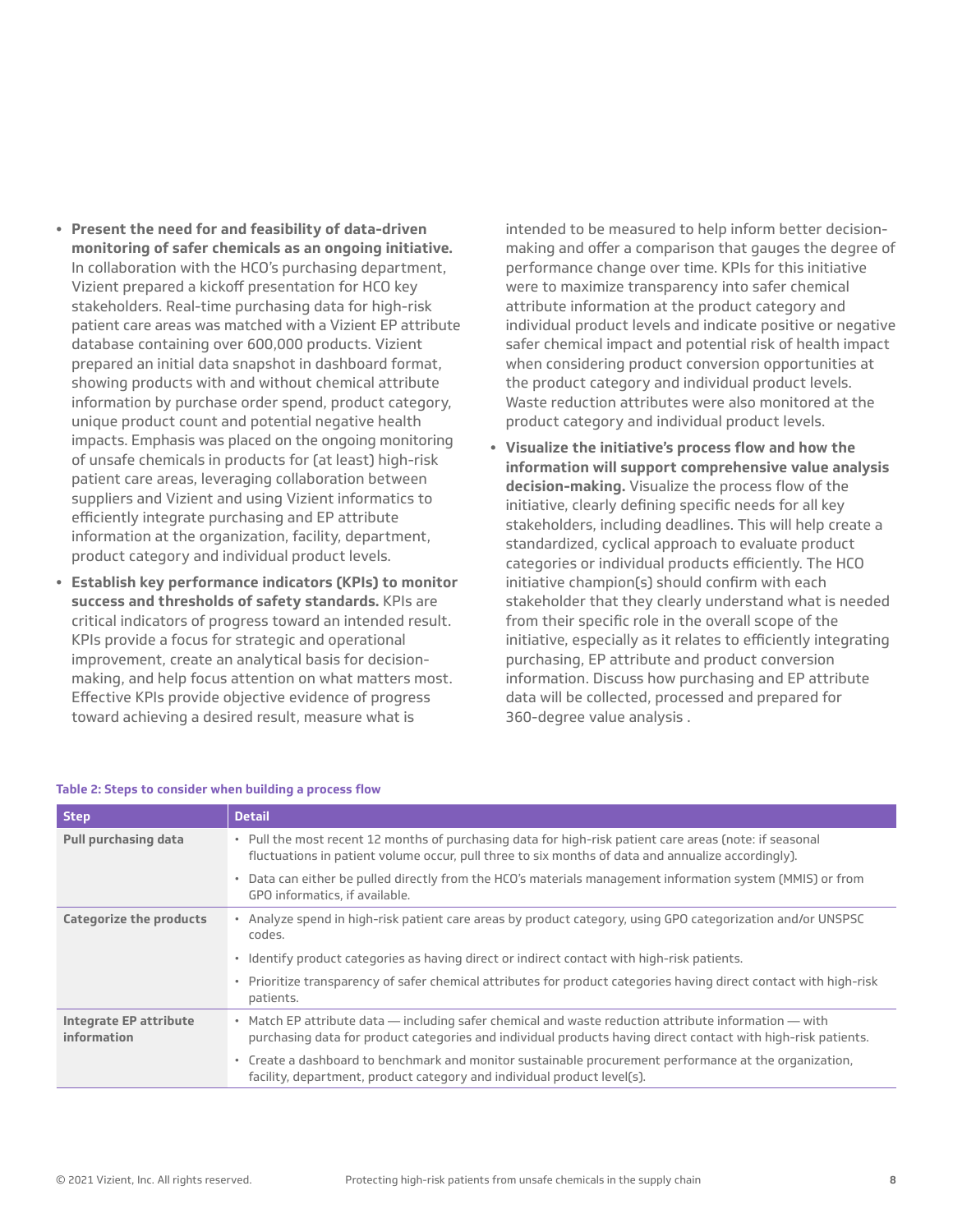| <b>Step</b>                                       | <b>Detail</b>                                                                                                                                                                         |
|---------------------------------------------------|---------------------------------------------------------------------------------------------------------------------------------------------------------------------------------------|
|                                                   | · Dashboard KPIs should include (at a minimum):                                                                                                                                       |
|                                                   | - Percentage and dollar amount of unique products with or without EP attributes at the organization, facility,<br>department and product category levels                              |
|                                                   | Percentage and dollar amount of total spend with or without EP attributes at the organization, facility,<br>$\overline{\phantom{a}}$<br>department and product category level(s)      |
|                                                   | Monthly, quarterly and annual performance at the organization, facility, department and product category<br>level(s)                                                                  |
|                                                   | - Chemical transparency                                                                                                                                                               |
|                                                   | · Products matched to chemical attribute information                                                                                                                                  |
|                                                   | • Latex-free products                                                                                                                                                                 |
|                                                   | · Bisphenol-free products                                                                                                                                                             |
|                                                   | · PVC-free products                                                                                                                                                                   |
|                                                   | · Phthalate-free products                                                                                                                                                             |
|                                                   | · Antimicrobial-free products                                                                                                                                                         |
|                                                   | · Flame retardant-free products                                                                                                                                                       |
|                                                   | · Metal-free products<br>· PFC-free products                                                                                                                                          |
|                                                   | Health impact<br>$\overline{\phantom{a}}$                                                                                                                                             |
|                                                   | · Allergen-free products                                                                                                                                                              |
|                                                   | • Carcinogen-free products                                                                                                                                                            |
|                                                   | · Developmental toxin-free products                                                                                                                                                   |
|                                                   | · Endocrine disruptor-free products                                                                                                                                                   |
|                                                   | · Genetic disruptor-free products                                                                                                                                                     |
|                                                   | · Immunosuppressant-free products                                                                                                                                                     |
|                                                   | • Reproductive toxin-free products<br>Waste reduction                                                                                                                                 |
|                                                   | · Nonhazardous waste products                                                                                                                                                         |
|                                                   | · Products in recyclable packaging                                                                                                                                                    |
|                                                   | · Recyclable products                                                                                                                                                                 |
| Categorize clinical<br>impact(s)                  | · Establish consensus on a methodology to categorize chemical attribute information into potential negative<br>health impacts due to acute or chronic exposure to unsafe chemical(s). |
| <b>Send supplier RFIs</b>                         | · Identify product cross-references and missing EP attribute data needed from preferred suppliers.                                                                                    |
|                                                   | • Establish a standardized RFI data collection template to send to preferred suppliers.                                                                                               |
|                                                   | • Determine if the GPO can assist on EP attribute data collection for its contracted suppliers.                                                                                       |
|                                                   | • A single contact for the HCO, either purchasing or the HCO initiative champion(s), should send RFIs to non-GPO<br>suppliers (also known as locally negotiated suppliers).           |
|                                                   | . Establish and enforce equal deadlines (two to three weeks) for suppliers to complete the RFI.                                                                                       |
| Prepare results for                               | • After RFI data collection, update product cross-reference templates and/or EP attribute information accordingly.                                                                    |
| 360-degree value analysis                         | · Use a multidisciplinary approach to work with HCO key stakeholders and end users to collect information needed                                                                      |
|                                                   | to evaluate potential financial, clinical, operational and sustainability impact(s) (note: see the example<br>360-degree value analysis questions that follow).                       |
| <b>Identify chemical and</b><br>health impacts of | · Indicate positive, negative or no impact change(s) for chemical classifications at the product category and<br>individual product levels.                                           |
| conversions                                       | · Indicate positive, negative or no impact change(s) for health impact categories at the product category and<br>individual product levels.                                           |
| <b>Apply 5-leaf sustainability</b>                | • A 5-leaf sustainability rating was created for products using the following methodology:                                                                                            |
| rating                                            | = Did the supplier submit responses for all relevant chemical attributes?                                                                                                             |
|                                                   | = Does the product meet chemical safety standards?                                                                                                                                    |
|                                                   | Does the product reduce hazardous waste?                                                                                                                                              |
|                                                   | Is the product packaging recyclable?                                                                                                                                                  |
|                                                   |                                                                                                                                                                                       |
|                                                   | Did the supplier disclose information on all EP attributes?                                                                                                                           |
|                                                   | Infant diaper B: $\mathcal{QQQQQ}$<br><b>Example:</b> Infant diaper A: 0000                                                                                                           |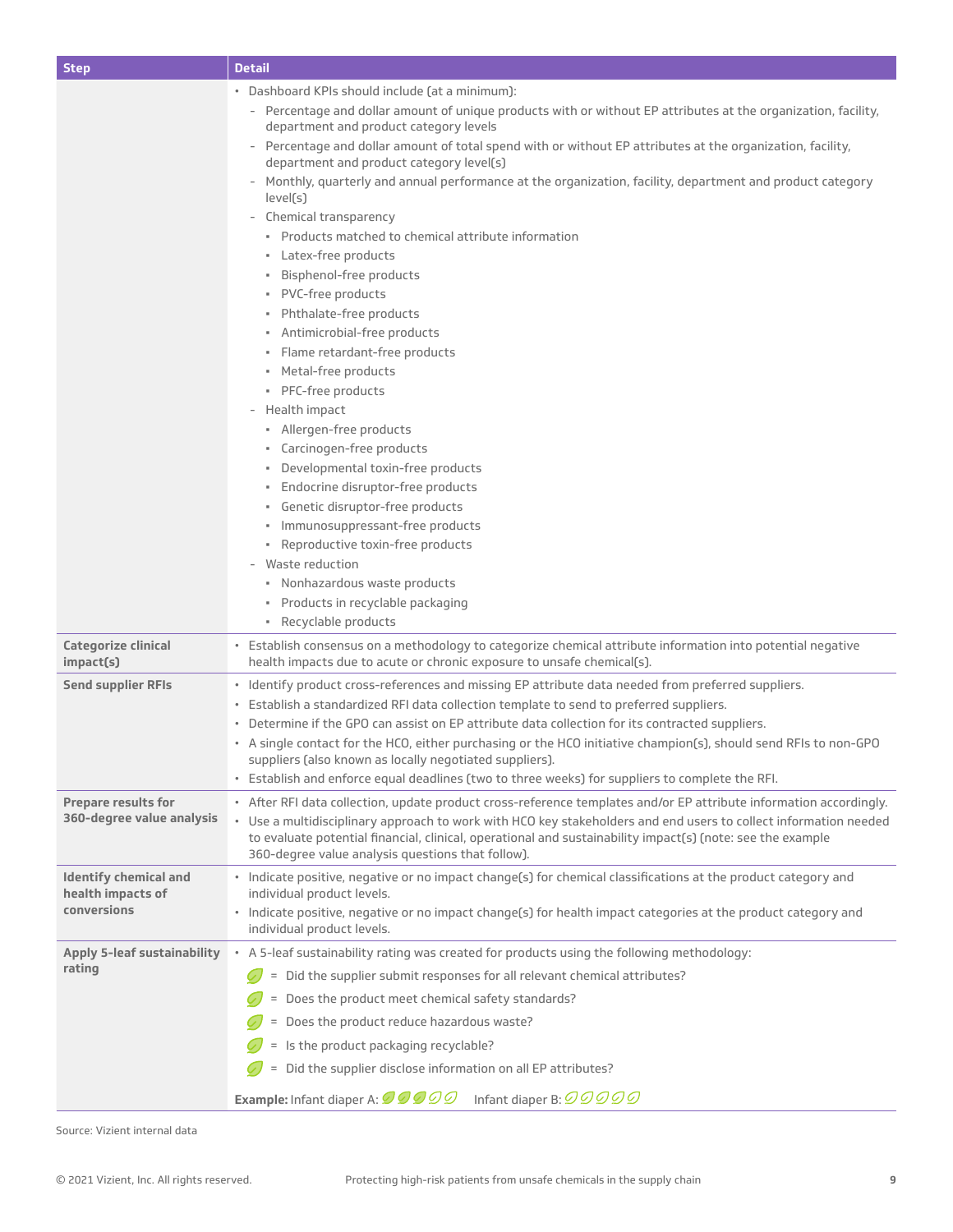- **• Create a 360-degree value analysis questionnaire template.** The 360-degree value analysis process is designed to improve multidisciplinary communication to comprehensively evaluate potential financial, clinical, operational and sustainability impacts of supply, capital equipment or purchased service changes. Responses to established questions should be based on data-driven, evidence-based decision-making, including key stakeholder and end user expertise.
- **• Standardize a cross-reference template to evaluate product conversions at the product category and individual product levels.** Using a standardized template to evaluate conversion opportunities helps make supplier requests for product cross-references easier to complete, allowing key stakeholders and end users to quickly evaluate the potential financial impact of conversion opportunities at the individual product level. A template also provides all the information necessary to efficiently

#### **Table 3: Key questions to consider in 360-degree value analysis**

| <b>Clinical impact</b>                                                                                                                                                                                                                                                                                                                                                                                                                                                                                                                                            |
|-------------------------------------------------------------------------------------------------------------------------------------------------------------------------------------------------------------------------------------------------------------------------------------------------------------------------------------------------------------------------------------------------------------------------------------------------------------------------------------------------------------------------------------------------------------------|
| • Are the new products certified by the FDA or Centers for Disease<br>Control and Prevention (NIOSH)?                                                                                                                                                                                                                                                                                                                                                                                                                                                             |
| • How will the new product(s) or service affect current clinical<br>outcomes?<br>• Will the new product(s) or service reduce variation in delivery of<br>care?<br>· Will the new product(s) or service improve efficiency?<br>• What is the highest level of research supporting the product(s) or<br>service?<br>• Does the new product(s) or service have any reported adverse<br>events?<br>• What potential clinical impacts or safety risks to the patient should<br>he considered?<br>· Is there shared responsibility of risk with the supplier on the new |
| product(s) or service?<br><b>Sustainability impact</b>                                                                                                                                                                                                                                                                                                                                                                                                                                                                                                            |
| • What is the chemical transparency of the product(s) or service being<br>considered?<br>• Does the new product(s) or service reduce patient and staff<br>exposure to unsafe chemicals?<br>• Does the new product(s) or service contribute to waste reduction<br>efforts?<br>• Does the supplier or vendor have a record of environmental<br>responsibility?<br>• Does the supplier or vendor have a record of social responsibility?<br>• Is the supplier or vendor a diverse business?                                                                          |
|                                                                                                                                                                                                                                                                                                                                                                                                                                                                                                                                                                   |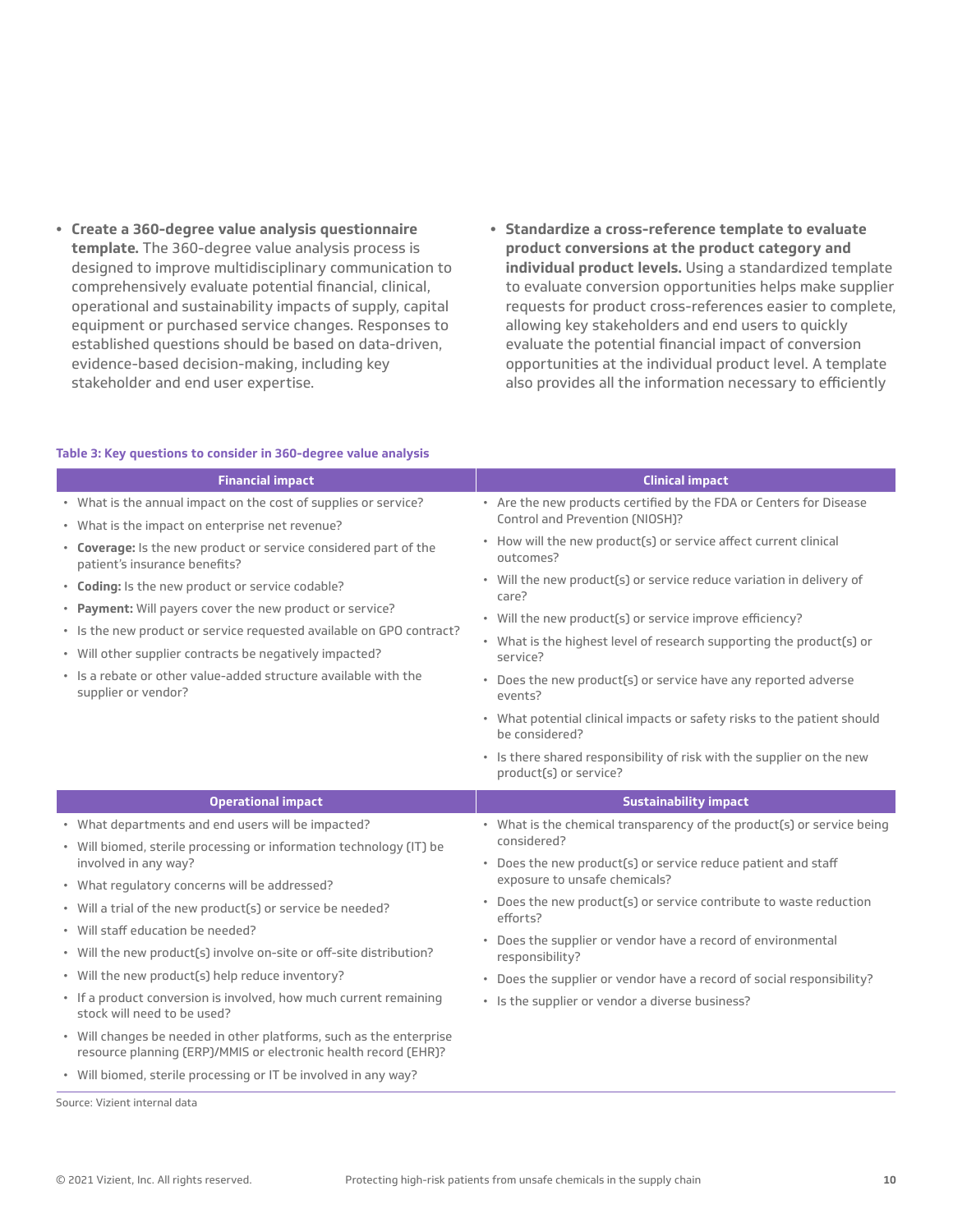update the MMIS. Key data fields to include (at a minimum) when cross-referencing current versus potential conversion products are:

- Distributor name and product number(s)
- Manufacturer name and product number(s)
- MMIS/ERP item master number(s)
- Long and short product description(s)
- Last price paid at the lowest unit of measure (UOM) level
- Projected price paid at each UOM level
- Current product usage at each level
- Current estimated annual purchases at the overall product category and individual product level(s)
- Estimated dollar savings amount at both a full product category standardization and individual product conversion level(s)
- **• Agree to move forward and communicate information, kicking off the initiative.** A decision to move forward with the initiative must be formally recognized across the organization and supported at the executive level. An organizational pledge or charter indicating the importance and purpose of removing unsafe chemicals from the supply chain should be communicated to internal and external key stakeholders before the initiative is officially activated. When communicating with these stakeholders, it is essential to link the initiative's purpose to the organization's overall policies, mission and values.

*Note: After executive leadership becomes comfortable with the methodology, then patient and staff safety and supply chain policies should be updated to include supplier product transparency and data-driven monitoring of safer chemical attribute information at the organization, facility, department, product category and individual product levels.*

#### **Phase 2 — Activate the methodology**

- **• Prioritize supplier outreach for product crossreferences and EP attribute data.** During the initial snapshot creation of product purchases and EP attribute data for the initiative kickoff, Vizient identified gaps in the data at the product level for product crossreferences and/or EP attribute data. Products identified as actively being used in high-risk patient department areas were categorized as having either direct or indirect contact with patients. Outreach was prioritized for suppliers missing cross-reference and/or EP attribute data and having direct contact with patients.
- **• Standardize supplier outreach and establish an RFI deadline.** Vizient and the HCO simultaneously sent to all prioritized suppliers a standardized email with an attached data collection template. The Vizient standard EP attribute data template was used to collect EP attribute information from both Vizient and non-GPO suppliers. Suppliers were provided an equal deadline of three weeks to complete their RFI for this case study.

Recommendations:

- When speaking with suppliers about this initiative, it is important for the HCO champion(s) to share how the information is used to evaluate products in 360-degree value analysis decision-making.
- Communicate the concept of a quiet period to both internal and external key stakeholders from the date the RFI is sent to the supplier through initiative completion. Only the HCO initiative champion(s) or the purchasing department should serve as the organization's primary voice in any price discussions or negotiations. All other stakeholders should refrain from negotiating with suppliers during the quiet period.
- **• Collect and validate product cross-references and EP attribute information.** All RFIs returned by suppliers were uploaded into Vizient informatics to integrate with active purchasing data for high-risk patient care areas. For those suppliers that chose not to respond to the RFI or missed the response deadline, missing EP attribute information was categorized as unknown. Validation of product cross-references submitted by suppliers should be identified as functional equivalents or alternatives to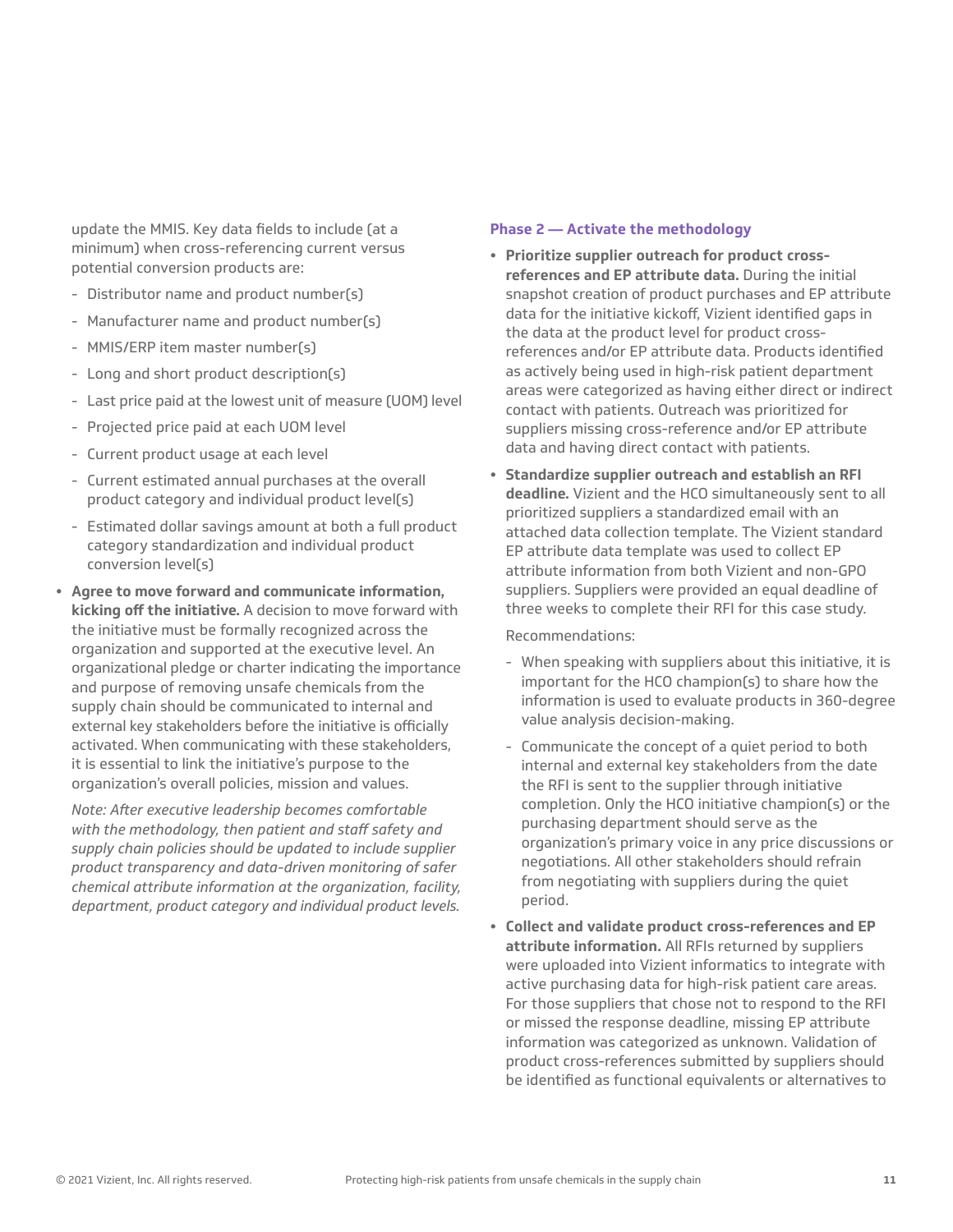

current products before presenting to the value analysis committee(s). Validation of EP attribute information submitted by suppliers will vary depending on each HCO's preference. For Vizient-awarded suppliers, all EP attribute information submitted during the national contracting bid process and in collaboration with health care organization RFIs is considered a legally bound disclosure of accuracy to Vizient and its member HCOs.

**• Establish ongoing communication with key stakeholders to share initiative progress and data completeness.** Supplier responses were tracked on a weekly basis and follow-up was applied as needed due to lack of supplier responses. Local supplier sales representative(s) were leveraged to prompt responses from their corporation. Key internal stakeholders, such as supply chain and physician and clinician leadership, were also essential in motivating supplier responses. Email and brief updates during departmental meetings served as the primary forms of progress updates to minimize disruption of patient care.

#### **Phase 3 — Prepare results for 360-degree value analysis**

- **• Financial impact:** Purchasing, supply chain, strategic planning, revenue cycle management and Vizient served as the preferred sources of financial impact information.
- **• Clinical impact:** Physician and clinician end users, supply chain, the medical library, suppliers, and Vizient served as the preferred sources of clinical impact information.
- **• Operational impact:** Supply chain, physician and/or clinician end users, suppliers and/or distributors, and Vizient served as the primary sources of operational impact information.
- **• Sustainability impact:** Purchasing, supply chain, suppliers and Vizient served as the primary sources of truth for sustainability impact information.

Recommendation: The HCO should include the sustainability director and/or social responsibility director early in the communication process regarding the sustainability impact quadrant of the 360-degree value analysis questionnaire, if such positions exist within the HCO.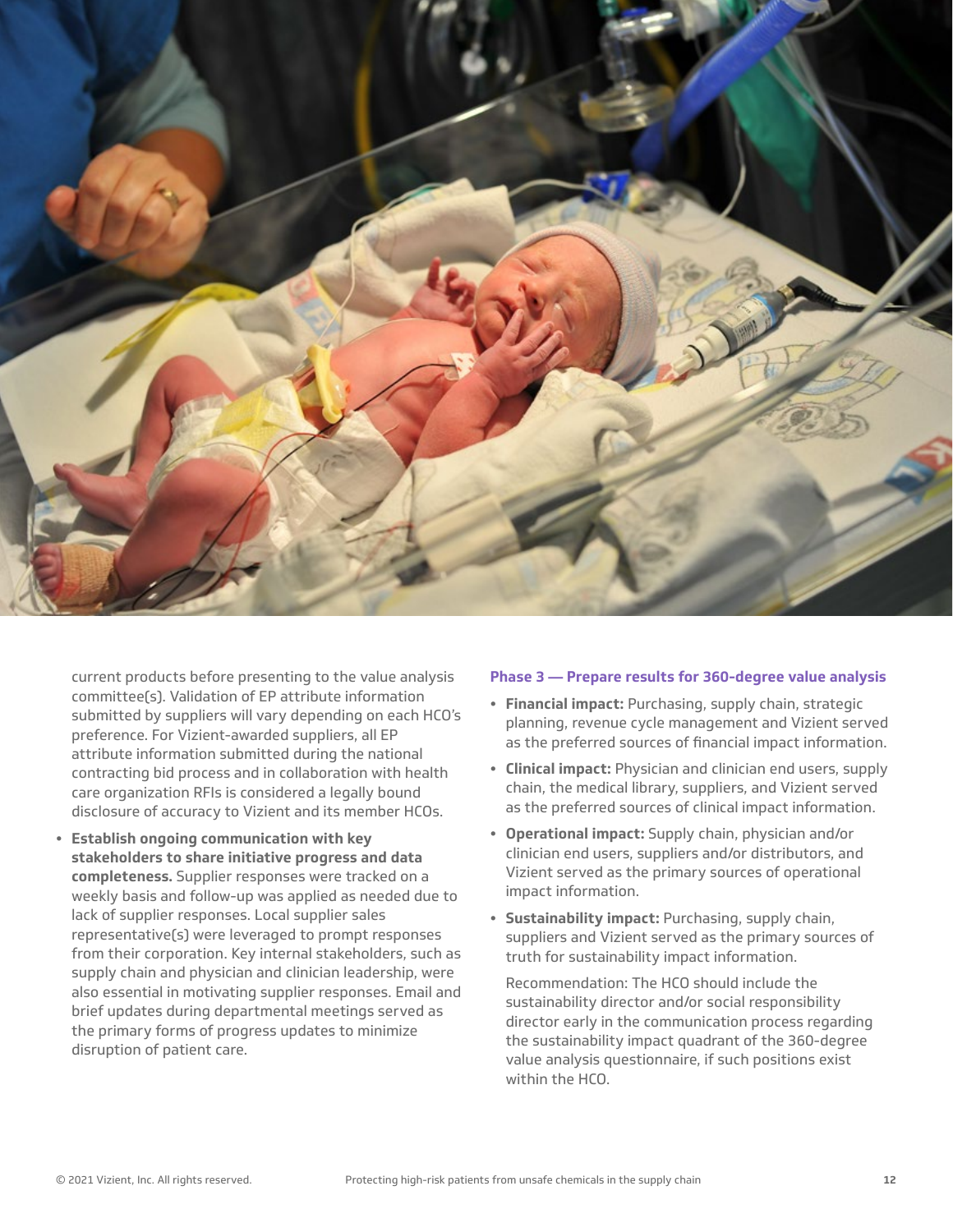## 360-degree value analysis results

*Note: To protect proprietary information, responses to some questions on the following 360-degree value analysis template(s) cannot be disclosed. A general summary of the results in the sustainability impact evaluation of current products and conversion opportunities in product categories with direct patient contact is outlined below.*

#### **Infant diapers**

At the time of this case study, the HCO used 14 unique diaper products from three suppliers. Two of these suppliers responded to the RFI and provided EP attribute information on their products. One supplier chose not to respond to the RFI and EP attribute information on their diaper product was categorized as "unknown." Vizient immediately matched 64% of all diaper products used by the HCO to EP attribute information, with an additional 36% of EP attribute information gained through the supplier RFI process.

#### **Health impact**

Summary: Identified **29%** of infant diaper products as allergen free and identified an opportunity to reduce allergens.

#### **Table 4**

| Allergen-free products<br>4 of 14<br>29%<br>2%<br>13 of 14<br>Carcinogen-free<br>92%<br>98%<br>products<br>13 of 14<br>Developmental<br>92%<br>98%<br>toxin-free products<br><b>Endocrine disruptor-</b><br>13 of 14<br>92%<br>98%<br>free products<br>13 of 14<br><b>Genetic disruptor-free</b><br>92%<br>98%<br>products<br>13 of 14<br>92%<br>98%<br>Immunosuppressant-<br>free products<br>13 of 14<br><b>Reproductive toxin-</b><br>92%<br>98%<br>free products | <b>KPI</b> | <b>Unique</b><br>product<br>count | <b>Percentage</b><br>of unique<br>products<br>(SKUs) | <b>Percentage</b><br>of total<br>category<br>spend |
|----------------------------------------------------------------------------------------------------------------------------------------------------------------------------------------------------------------------------------------------------------------------------------------------------------------------------------------------------------------------------------------------------------------------------------------------------------------------|------------|-----------------------------------|------------------------------------------------------|----------------------------------------------------|
|                                                                                                                                                                                                                                                                                                                                                                                                                                                                      |            |                                   |                                                      |                                                    |
|                                                                                                                                                                                                                                                                                                                                                                                                                                                                      |            |                                   |                                                      |                                                    |
|                                                                                                                                                                                                                                                                                                                                                                                                                                                                      |            |                                   |                                                      |                                                    |
|                                                                                                                                                                                                                                                                                                                                                                                                                                                                      |            |                                   |                                                      |                                                    |
|                                                                                                                                                                                                                                                                                                                                                                                                                                                                      |            |                                   |                                                      |                                                    |
|                                                                                                                                                                                                                                                                                                                                                                                                                                                                      |            |                                   |                                                      |                                                    |
|                                                                                                                                                                                                                                                                                                                                                                                                                                                                      |            |                                   |                                                      |                                                    |

Source: Vizient internal data

#### **Chemical Transparency**

Summary: Chemical transparency scored high in this category, with a large majority of infant diaper products meeting chemical safety standards. An opportunity to reduce latex was identified.

#### **Table 5**

| <b>KPI</b>                                                      | <b>Unique</b><br>product<br>count | <b>Percentage</b><br>of unique<br>products<br>(SKUs) | <b>Percentage</b><br>of total<br>category<br>spend |
|-----------------------------------------------------------------|-----------------------------------|------------------------------------------------------|----------------------------------------------------|
| <b>Products matched to</b><br>chemical attribute<br>information | 13 of 14                          | 92%                                                  | 98%                                                |
| Latex-free products                                             | 5 of 14                           | 36%                                                  | 4%                                                 |
| <b>Bisphenol-free</b><br>products                               | 13 of 14                          | 92%                                                  | 98%                                                |
| <b>PVC-free products</b>                                        | 13 of 14                          | 92%                                                  | 98%                                                |
| <b>Phthalate-free</b><br>products                               | 13 of 14                          | 92%                                                  | 98%                                                |
| Antimicrobial-free<br>products                                  | 13 of 14                          | 92%                                                  | 98%                                                |
| <b>Flame retardant-free</b><br>products                         | 13 of 14                          | 92%                                                  | 98%                                                |
| <b>Metal-free products</b>                                      | 13 of 14                          | 92%                                                  | 98%                                                |
| <b>PFC-free products</b>                                        | 13 of 14                          | 92%                                                  | 98%                                                |

Source: Vizient internal data

#### **Waste reduction**

Summary: Identified **100%** of infant diaper products as contributing to waste reduction efforts.

#### **Table 6**

| <b>KPI</b>                                 | <b>Unique</b><br>product<br>count | <b>Percentage</b><br>of unique<br>products<br>(SKUs) | <b>Percentage</b><br>of total<br>category<br>spend |
|--------------------------------------------|-----------------------------------|------------------------------------------------------|----------------------------------------------------|
| Nonhazardous waste<br>products             | 14 of 14                          | 100%                                                 | 100%                                               |
| <b>Products in recyclable</b><br>packaging | 14 of 14                          | 100%                                                 | 100%                                               |
| <b>Recyclable products</b>                 |                                   | *Not applicable                                      |                                                    |

\* Products are considered medical waste after use. Source: Vizient internal data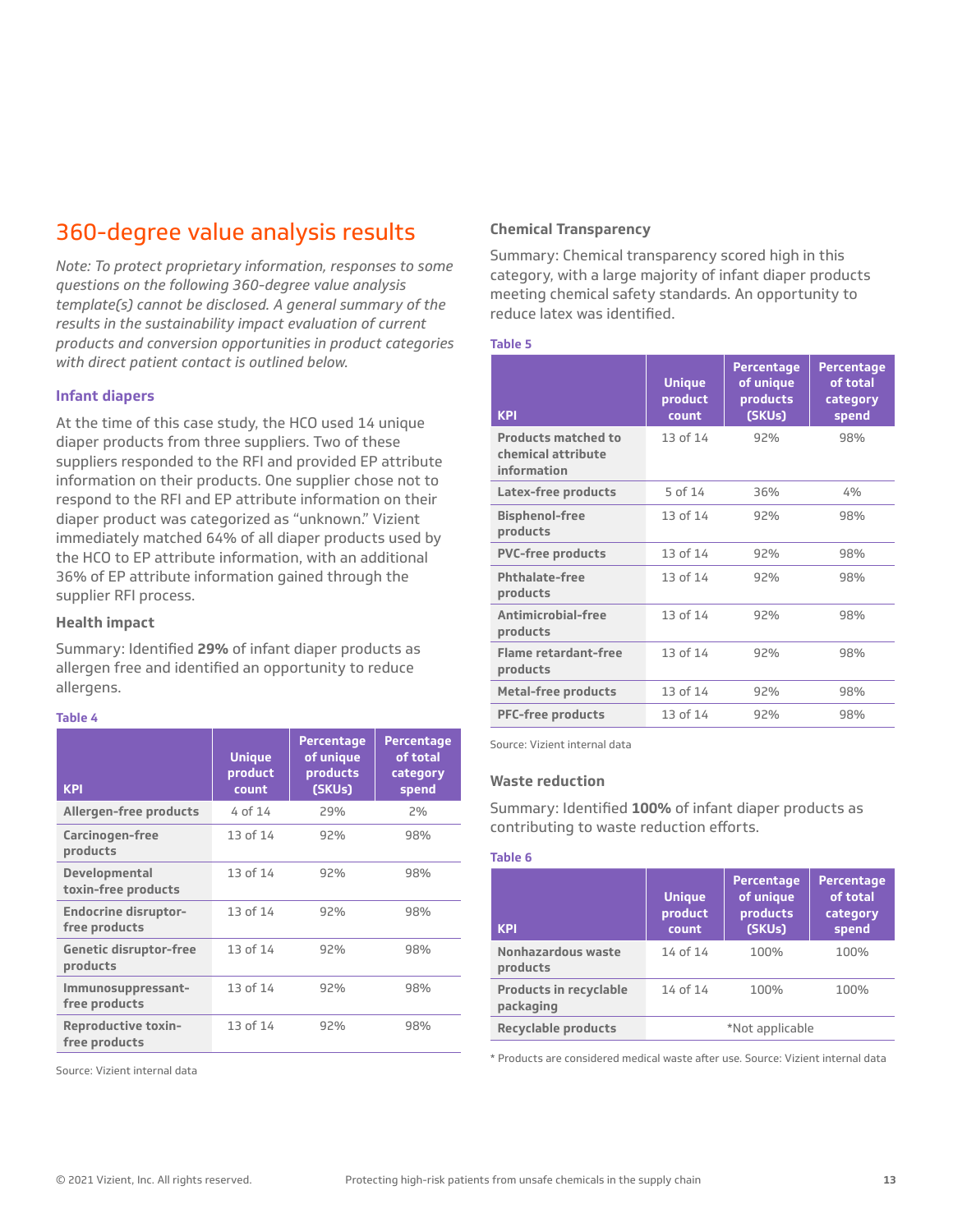#### **Opportunity**

#### **Table 7: Reduce allergens in infant diapers.**

#### **Summary**

- Twenty-nine percent of infant diaper products being used were identified as allergen free.
- An opportunity was identified to convert four diaper products to allergen-free equivalents at less than a \$60 total annual cost increase to the HCO.
- The HCO will need to work with suppliers to identify allergen-free equivalents or alternatives to six diaper products currently in use that have been identified as containing chemicals linked to allergens.

| <b>Financial impact</b>                                                                                                                | <b>Clinical impact</b>                                                                                        |  |
|----------------------------------------------------------------------------------------------------------------------------------------|---------------------------------------------------------------------------------------------------------------|--|
| • What is the annual impact on the cost of supplies or service? Less                                                                   | • Are the new products certified by the FDA or CDC (NIOSH)? Yes                                               |  |
| than a \$60 annual cost increase                                                                                                       | • How will the new product(s) or service affect current clinical                                              |  |
| • What is the impact on enterprise net revenue? (Proprietary)                                                                          | outcomes? (Proprietary)                                                                                       |  |
| • Coverage: Is the new product or service considered part of the<br>patient's insurance benefits? Yes                                  | • Will the new product(s) or service reduce variation in delivery<br>of care? N/A                             |  |
| • Coding: Is the new product or service codable? Yes                                                                                   | • Will the new product(s) or service improve efficiency? N/A                                                  |  |
| • Payment: Will payers cover the new product or service? Yes                                                                           | • What is the highest level of research supporting the product(s) or                                          |  |
| . Is the new product or service requested available on GPO                                                                             | service? N/A                                                                                                  |  |
| contract? Yes                                                                                                                          | • Does the new product or service have any reported adverse<br>events? No                                     |  |
| • Will other supplier contracts be negatively impacted? No                                                                             | • What are potential clinical impacts or safety risks to the patient                                          |  |
| . Is a rebate or other value-added structure available with the<br>supplier or vendor? (Proprietary)                                   | that should be considered? Reduced exposure to chemicals linked<br>to allergens                               |  |
|                                                                                                                                        | · Is there shared responsibility of risk with the supplier on the new<br>product(s) or service? (Proprietary) |  |
|                                                                                                                                        |                                                                                                               |  |
| <b>Operational impact</b>                                                                                                              | <b>Sustainability impact</b>                                                                                  |  |
| • What departments and end users will be impacted? Neonatal<br>intensive care unit (NICU), obstetrics/ maternity, pediatrics, surgical | • What is the chemical transparency of the product(s) or service<br>being considered? 100%                    |  |
| services                                                                                                                               | • Does the new product(s) or service reduce patient and staff                                                 |  |
| • Will biomed, sterile processing or IT be involved in any way? No                                                                     | exposure to unsafe chemicals? Yes                                                                             |  |
| • What regulatory concerns will be addressed? N/A                                                                                      | • Do the new product(s) or service contribute to waste reduction                                              |  |
| • Will a trial on the new product(s) or service be needed? No                                                                          | efforts? Yes                                                                                                  |  |
| • Will staff education be needed? No                                                                                                   | • Does the supplier or vendor have a record of environmental                                                  |  |
| • Will the new product(s) involve on-site or off-site distribution?<br><b>Both</b>                                                     | responsibility? (Proprietary)<br>• Does the supplier or vendor have a record of social responsibility?        |  |
| • Will the new product(s) help reduce inventory? No                                                                                    | (Proprietary)                                                                                                 |  |
| · If a product conversion is involved, how much current remaining<br>stock will need to be used? (Proprietary)                         | • Is the supplier or vendor a diverse business? No                                                            |  |
| • Will changes be needed in other platforms, such as the ERP/MMIS<br>or EHR? MMIS only                                                 |                                                                                                               |  |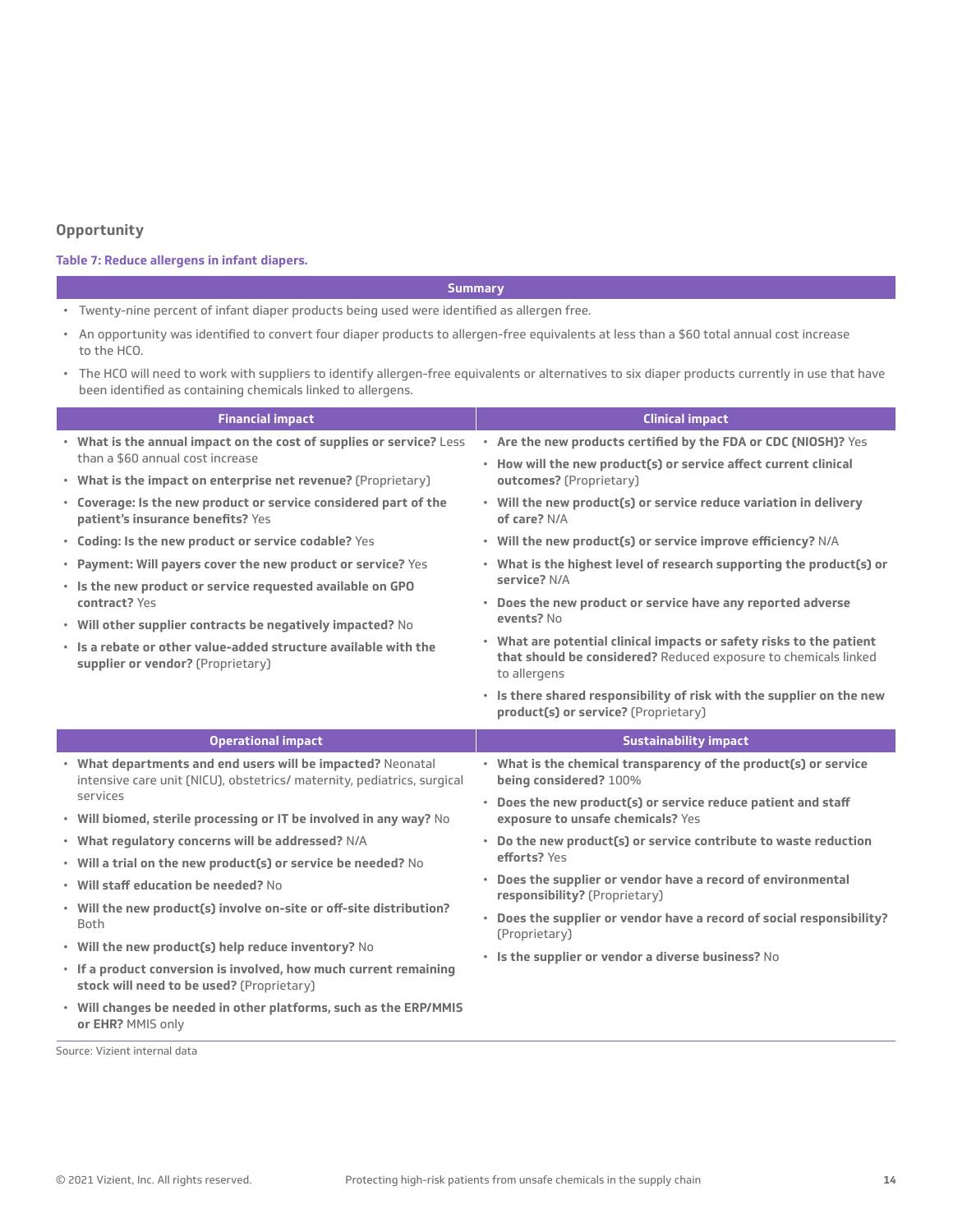#### **Table 8: 5-leaf sustainability ratings**

| <b>Supplier A</b>    |                     |
|----------------------|---------------------|
| Micro-preemie diaper | <i>99999</i>        |
| Preemie diaper       | 99999               |
| Newborn diaper       | 99999               |
| Size 1 diaper        | <i>00000</i>        |
| Size 3 diaper        | 99999               |
| Size 4 diaper        | <i>00000</i>        |
| Size 6 diaper        | <i>00000</i>        |
| Baby wipe            | 99999               |
| <b>Supplier B</b>    |                     |
| Size 1 diaper        | 00000               |
| <b>Supplier C</b>    |                     |
| Size 2 diaper        | <i><b>DODDC</b></i> |
| Size 5 diaper        |                     |

 $\mathcal{D}$  = 5-leaf sustainability rating. Source: Vizient internal data

#### **Nasogastric feeding tubes**

At the time of this case study, the HCO used eight nasogastric feeding tube products from four suppliers. Vizient immediately matched 25% of these products to EP attribute information. No additional EP attribute information was gained through the supplier RFI process. EP attributes for 75% of nasogastric feeding tube products were categorized as unknown due to lack of supplier response in the RFI process.

#### **Health impact**

Summary: Of the two nasogastric feeding tube products matched to safer chemical attribute information, one contained chemicals linked to allergens. The potential negative health impact of **75%** of nasogastric feeding tube products was categorized as unknown due to lack of supplier response in the RFI process.

#### **Table 9**

| <b>KPI</b>                                   | <b>Unique</b><br>product<br>count | <b>Percentage</b><br>of unique<br>products<br>(SKUs) | <b>Percentage</b><br>of total<br>category<br>spend |
|----------------------------------------------|-----------------------------------|------------------------------------------------------|----------------------------------------------------|
| Allergen-free products                       | $1$ of $8$                        | 13%                                                  | 3%                                                 |
| Carcinogen-free<br>products                  | $0$ of $8$                        | $0\%$                                                | $0\%$                                              |
| Developmental<br>toxin-free products         | $0$ of $8$                        | $0\%$                                                | $0\%$                                              |
| <b>Endocrine disruptor-</b><br>free products | $0$ of $8$                        | $0\%$                                                | $0\%$                                              |
| <b>Genetic disruptor-free</b><br>products    | $0$ of $8$                        | $0\%$                                                | $0\%$                                              |
| Immunosuppressant-<br>free products          | $0$ of $8$                        | $0\%$                                                | $0\%$                                              |
| <b>Reproductive toxin-</b><br>free products  | $0$ of $8$                        | $0\%$                                                | $0\%$                                              |

Source: Vizient internal data

#### **Chemical transparency**

Summary: Chemical transparency scored low in this category, with the chemical composition of **75%** of nasogastric feeding tube products categorized as unknown due to lack of supplier response during the RFI process.

#### **Table 10**

| <b>KPI</b>                                                      | <b>Unique</b><br>product<br>count | <b>Percentage</b><br>of unique<br>products<br>(SKUs) | <b>Percentage</b><br>of total<br>category<br>spend |
|-----------------------------------------------------------------|-----------------------------------|------------------------------------------------------|----------------------------------------------------|
| <b>Products matched to</b><br>chemical attribute<br>information | $2$ of $8$                        | 25%                                                  | 3%                                                 |
| Latex-free products                                             | 3 of 8                            | 38%                                                  | 4%                                                 |
| <b>Bisphenol-free</b><br>products                               | $1$ of $8$                        | 13%                                                  | $< 1\%$                                            |
| <b>PVC-free products</b>                                        | $2$ of $8$                        | 25%                                                  | 3%                                                 |
| <b>Phthalate-free</b><br>products                               | $2$ of $8$                        | 25%                                                  | 3%                                                 |
| Antimicrobial-free<br>products                                  | $0$ of $8$                        | $0\%$                                                | 0%                                                 |
| <b>Flame retardant-free</b><br>products                         | $1$ of $8$                        | 13%                                                  | $< 1\%$                                            |
| <b>Metal-free products</b>                                      | $1$ of $8$                        | 13%                                                  | $< 1\%$                                            |
| <b>PFC-free products</b>                                        | $1$ of $8$                        | 13%                                                  | $< 1\%$                                            |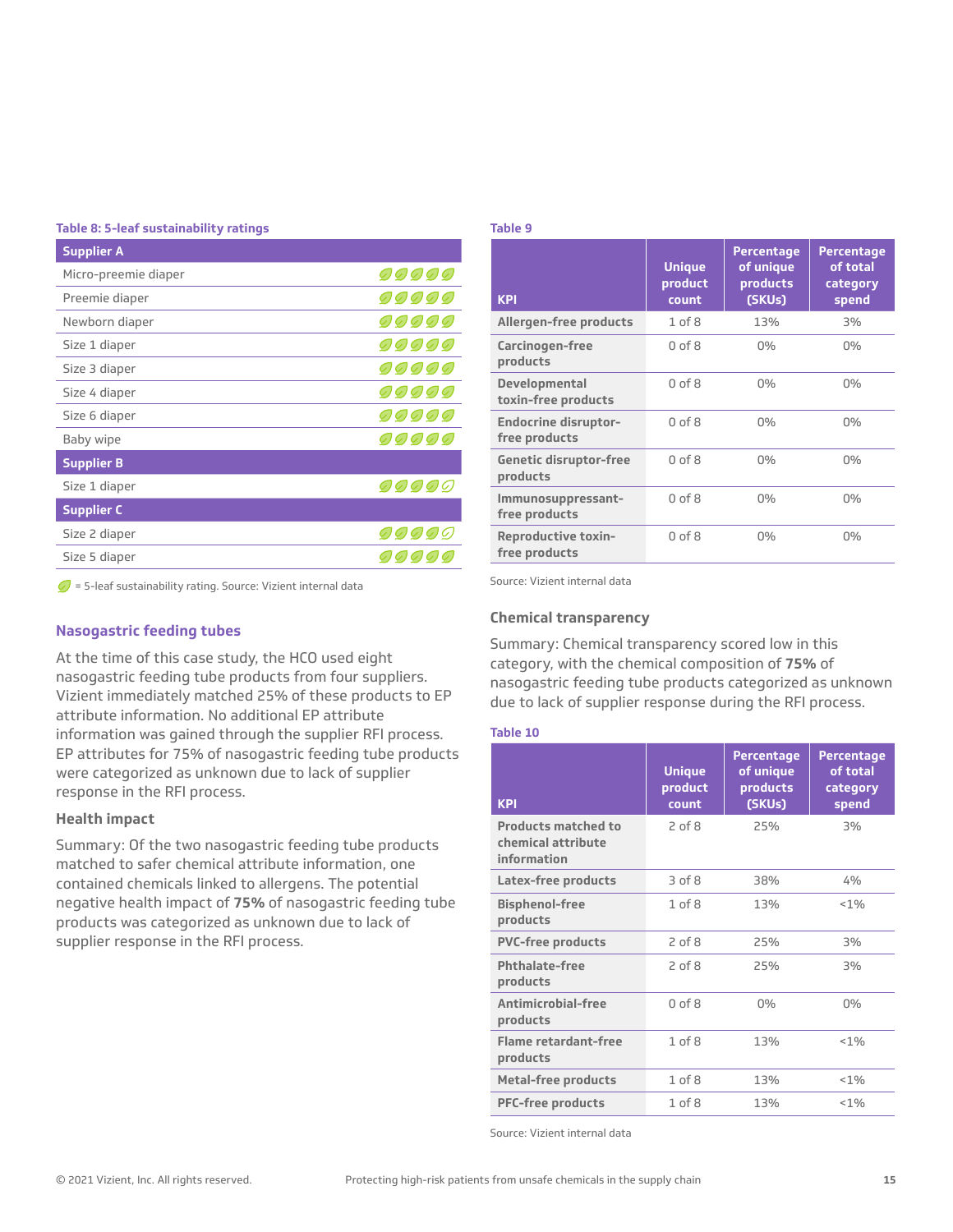#### **Waste reduction**

Summary: Identified **13%** of nasogastric feeding tube products as contributing to nonhazardous waste reduction efforts, while **25%** of these products come in recycled packaging. Waste reduction impacts for **75%** of nasogastric feeding tube products were categorized as unknown due to lack of supplier response in the RFI process.

#### **Table 11**

| <b>KPI</b>                                 | <b>Unique</b><br>product<br>count | <b>Percentage</b><br>of unique<br>products<br>(SKUs) | Percentage<br>of total<br>category<br>spend |
|--------------------------------------------|-----------------------------------|------------------------------------------------------|---------------------------------------------|
| Nonhazardous waste<br>products             | $1$ of $8$                        | 13%                                                  | $< 1\%$                                     |
| <b>Products in recyclable</b><br>packaging | $2$ of $8$                        | 25%                                                  | 3%                                          |
| <b>Recyclable products</b>                 |                                   | *Not applicable                                      |                                             |

\*Products are considered medical waste after use. Source: Vizient internal data

#### **Opportunity**

#### **Table 12: Improve safer chemical transparency of nasogastric feeding tubes.**

#### **Summary**

The HCO needs to work with suppliers to:

- Increase chemical transparency of current nasogastric feeding tube products.
- Identify safer chemical equivalents or alternatives to any products containing chemicals linked to allergens, carcinogens, developmental toxins, endocrine disruptors, genetic disruptors, immune system disruptors and/or reproductive toxins.

#### **Table 13: 5-leaf sustainability ratings**

| <b>Supplier A</b>                           |                     |
|---------------------------------------------|---------------------|
| Enteral Y extension set                     | 00000               |
| <b>Supplier B</b>                           |                     |
| Bifurcated extension set 60in               | 00000               |
| Nasogastric feeding tube 5 fr 36in          | $Q$ $Q$ $Q$ $Q$ $Q$ |
| <b>Supplier C</b>                           |                     |
| Y extension set 30in                        | <i>00000</i>        |
| Y extension set 60in                        | 0) 0) 0) 0) 0)      |
| Nasogastric feeding tube 6.5fr 40cm         | 0)0)0)0)0)          |
| Nasogastric feeding tube 8.0fr 40cm         | 00000               |
| <b>Supplier D</b>                           |                     |
| Pediatric nasogastric feeding tube 8fr 50cm |                     |

disruptors, immune system disruptors and reproductive

information. **Health impact**

#### **Table 14**

toxins.

| <b>KPI</b>                                   | <b>Unique</b><br>product<br>count | <b>Percentage</b><br>of unique<br>products<br>(SKUs) | <b>Percentage</b><br>of total<br>category<br>spend |
|----------------------------------------------|-----------------------------------|------------------------------------------------------|----------------------------------------------------|
| Allergen-free products                       | $0$ of $2$                        | $0\%$                                                | $0\%$                                              |
| Carcinogen-free<br>products                  | $0$ of $2$                        | $0\%$                                                | $0\%$                                              |
| Developmental<br>toxin-free products         | $0$ of $2$                        | $0\%$                                                | $0\%$                                              |
| <b>Endocrine disruptor-</b><br>free products | $0$ of $2$                        | $0\%$                                                | $0\%$                                              |
| <b>Genetic disruptor-free</b><br>products    | $0$ of $2$                        | $0\%$                                                | $0\%$                                              |
| Immunosuppressant-<br>free products          | $0$ of $2$                        | 0%                                                   | $0\%$                                              |
| <b>Reproductive toxin-</b><br>free products  | $0$ of $2$                        | $0\%$                                                | $0\%$                                              |

**Obstetrics specialty products: umbilical catheters** At the time of this case study, the HCO used two unique umbilical catheters from one supplier. Vizient immediately matched 100% of umbilical catheters to EP attribute

Summary: Identified **100%** of umbilical catheters as containing chemicals linked to allergens, carcinogens, developmental toxins, endocrine disruptors, genetic

Source: Vizient internal data

#### **Chemical transparency**

Summary: Chemical transparency scored high in this category. Both umbilical catheters meet chemical safety standards for bisphenols, PVC and phthalates. However, neither umbilical catheter meets chemical safety standards for latex, antimicrobials, flame retardants, certain metals and PFCs.

 $\sqrt{\phantom{a}}$  = 5-leaf sustainability rating. Source: Vizient internal data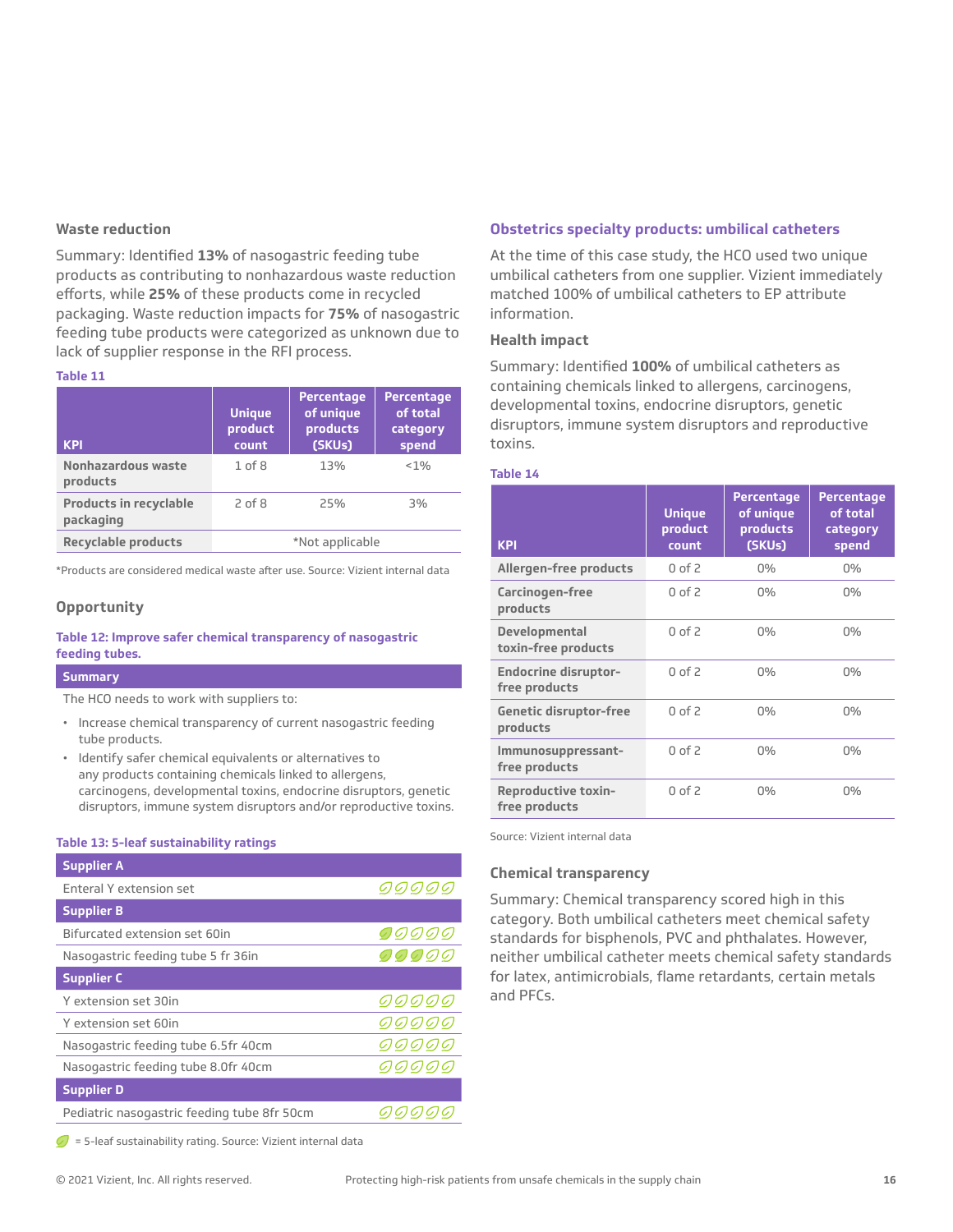#### **Table 15**

| <b>KPI</b>                                                      | <b>Unique</b><br>product<br>count | <b>Percentage</b><br>of unique<br>products<br>(SKUs) | <b>Percentage</b><br>of total<br>category<br>spend |
|-----------------------------------------------------------------|-----------------------------------|------------------------------------------------------|----------------------------------------------------|
| <b>Products matched to</b><br>chemical attribute<br>information | 2 of 2                            | 100%                                                 | 100%                                               |
| Latex-free products                                             | $0$ of $2$                        | 0%                                                   | 0%                                                 |
| <b>Bisphenol-free</b><br>products                               | 2 of 2                            | 100%                                                 | 100%                                               |
| <b>PVC-free products</b>                                        | 2 of 2                            | 100%                                                 | 100%                                               |
| Phthalate-free<br>products                                      | $2$ of $2$                        | 100%                                                 | 100%                                               |
| Antimicrobial-free<br>products                                  | 0 <sub>0</sub> f <sub>2</sub>     | 0%                                                   | 0%                                                 |
| <b>Flame retardant-free</b><br>products                         | $0$ of $2$                        | 0%                                                   | $0\%$                                              |
| <b>Metal-free products</b>                                      | $0$ of $2$                        | 0%                                                   | 0%                                                 |
| <b>PFC-free products</b>                                        | $0$ of 2                          | $0\%$                                                | $0\%$                                              |

Source: Vizient internal data

#### **Waste reduction**

Summary: No umbilical catheters contribute to waste reduction efforts.

#### **Table 16**

| <b>KPI</b>                                 | <b>Unique</b><br>product<br>count | Percentage<br>of unique<br>products<br>(SKUs) | Percentage<br>of total<br>category<br>spend |
|--------------------------------------------|-----------------------------------|-----------------------------------------------|---------------------------------------------|
| Nonhazardous waste<br>products             | $0$ of $2$                        | $0\%$                                         | $0\%$                                       |
| <b>Products in recyclable</b><br>packaging | $0$ of $2$                        | $0\%$                                         | $0\%$                                       |
| <b>Recyclable products</b>                 | *Not applicable                   |                                               |                                             |

\*Products are considered medical waste after use. Source: Vizient internal data

#### **Opportunity**

#### **Table 17: Remove allergens, carcinogens, developmental toxins, endocrine disruptors, genetic disruptors, immune system disruptors and reproductive toxins from all umbilical catheters.**

#### **Summary**

The HCO needs to work with suppliers to identify safer chemical equivalents or alternatives to any products containing chemicals linked to allergens, carcinogens, developmental toxins, endocrine disruptors, genetic disruptors, immune system disruptors and reproductive toxins.

#### **Table 18: 5-leaf sustainability ratings**

| Supplier A                     |       |
|--------------------------------|-------|
| Catheter umbilical 3.5 fr 15in | 00000 |
| Catheter umbilical 5.0 fr 15in | 00000 |

 $\mathcal{D}$  = 5-leaf sustainability rating. Source: Vizient internal data

#### **Intravenous (IV) catheters**

At the time of this case study, the HCO used 13 IV catheters from two suppliers. Vizient immediately matched 100% of IV catheters to EP attribute information.

#### **Health impact**

Summary: Identified that **23%** of IV catheters contained chemicals linked to allergens, carcinogens, developmental toxins, endocrine disruption, genetic disruption, immune system disruption and reproductive toxins. Opportunities were identified to standardize all IV catheters to products that meet all chemical safety standards.

#### **Table 19**

| <b>KPI</b>                                   | <b>Unique</b><br>product<br>count | <b>Percentage</b><br>of unique<br>products<br>(SKUs) | <b>Percentage</b><br>of total<br>category<br>spend |
|----------------------------------------------|-----------------------------------|------------------------------------------------------|----------------------------------------------------|
| Allergen-free products                       | $0$ of $2$                        | $0\%$                                                | $0\%$                                              |
| Carcinogen-free<br>products                  | $0$ of $2$                        | $0\%$                                                | $0\%$                                              |
| Developmental<br>toxin-free products         | $0$ of $2$                        | $0\%$                                                | $0\%$                                              |
| <b>Endocrine disruptor-</b><br>free products | $0$ of $2$                        | $0\%$                                                | $0\%$                                              |
| <b>Genetic disruptor-free</b><br>products    | $0$ of 2                          | $0\%$                                                | $0\%$                                              |
| Immunosuppressant-<br>free products          | $0$ of $2$                        | $0\%$                                                | $0\%$                                              |
| <b>Reproductive toxin-</b><br>free products  | $0$ of $2$                        | $0\%$                                                | 0%                                                 |

Source: Vizient internal data

#### **Chemical transparency**

Summary: Chemical transparency scored high in this category, with a large majority of IV catheters meeting chemical safety standards. The group identified that **23%**  of IV catheters contained PFCs. Conversion opportunities were identified to remove PFCs from all IV catheters.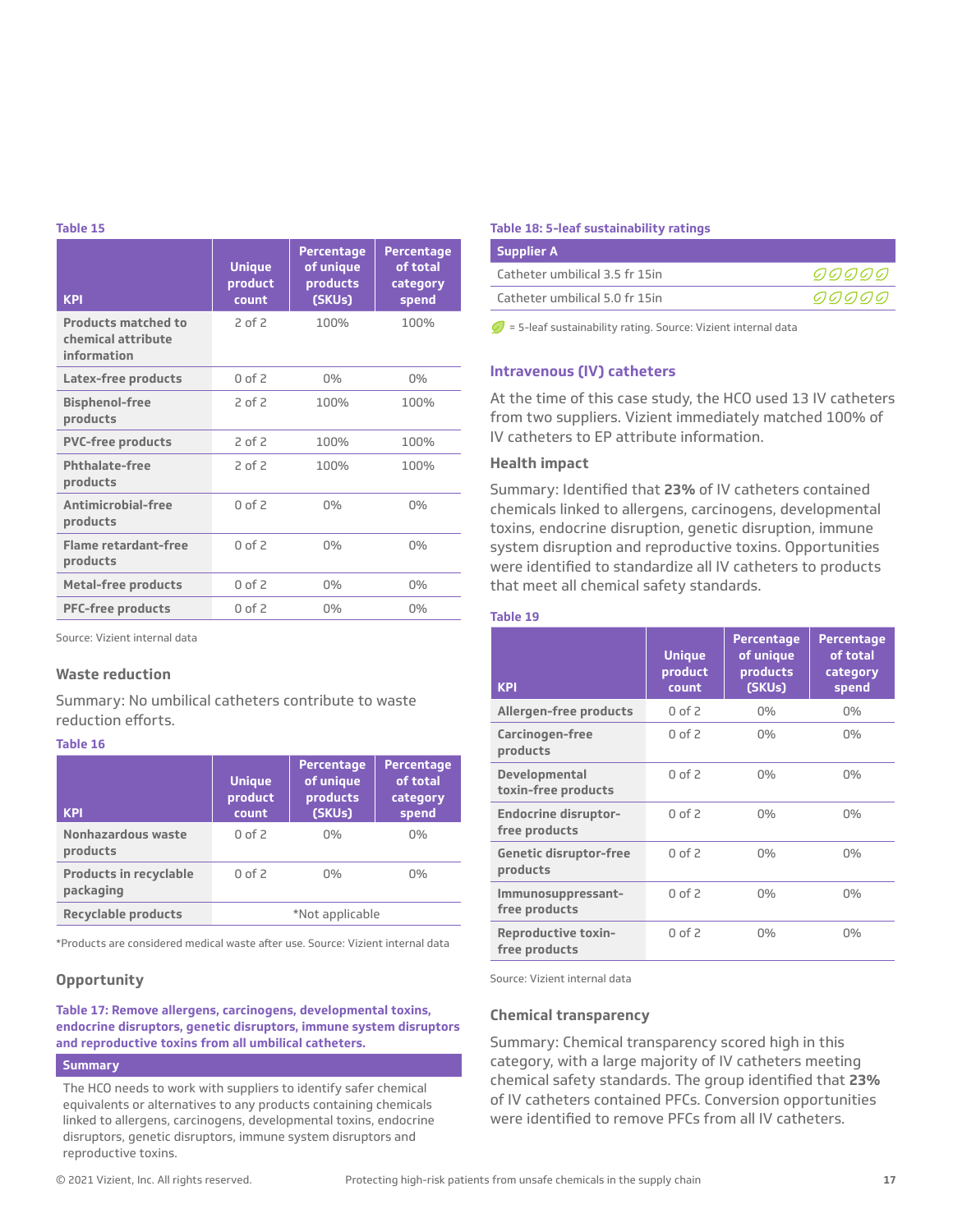

#### **Table 20**

| <b>KPI</b>                                                      | <b>Unique</b><br>product<br>count | <b>Percentage</b><br>of unique<br>products<br>(SKUs) | <b>Percentage</b><br>of total<br>category<br>spend |
|-----------------------------------------------------------------|-----------------------------------|------------------------------------------------------|----------------------------------------------------|
| <b>Products matched to</b><br>chemical attribute<br>information | 13 of 13                          | 100%                                                 | 100%                                               |
| Latex-free products                                             | 13 of 13                          | 100%                                                 | 100%                                               |
| <b>Bisphenol-free</b><br>products                               | 13 of 13                          | 100%                                                 | 100%                                               |
| <b>PVC-free products</b>                                        | 13 of 13                          | 100%                                                 | 100%                                               |
| <b>Phthalate-free</b><br>products                               | 13 of 13                          | 100%                                                 | 100%                                               |
| Antimicrobial-free<br>products                                  | 13 of 13                          | 100%                                                 | 100%                                               |
| Flame retardant-free<br>products                                | 13 of 13                          | 100%                                                 | 100%                                               |
| <b>Metal-free products</b>                                      | 13 of 13                          | 100%                                                 | 100%                                               |
| <b>PFC-free products</b>                                        | 10 of 13                          | 77%                                                  | 75%                                                |

#### **Waste reduction**

Summary: Identified **100%** of IV catheters as contributing to waste reduction efforts.

| ____ |  |  |
|------|--|--|

| <b>KPI</b>                                 | <b>Unique</b><br>product<br>count | <b>Percentage</b><br>of unique<br>products<br>(SKUs) | <b>Percentage</b><br>of total<br>category<br>spend |
|--------------------------------------------|-----------------------------------|------------------------------------------------------|----------------------------------------------------|
| Nonhazardous waste<br>products             | $0$ of $2$                        | $0\%$                                                | $0\%$                                              |
| <b>Products in recyclable</b><br>packaging | $0$ of $2$                        | $0\%$                                                | $0\%$                                              |
| <b>Recyclable products</b>                 |                                   | *Not applicable                                      |                                                    |

\*Products are considered medical waste after use. Source: Vizient internal data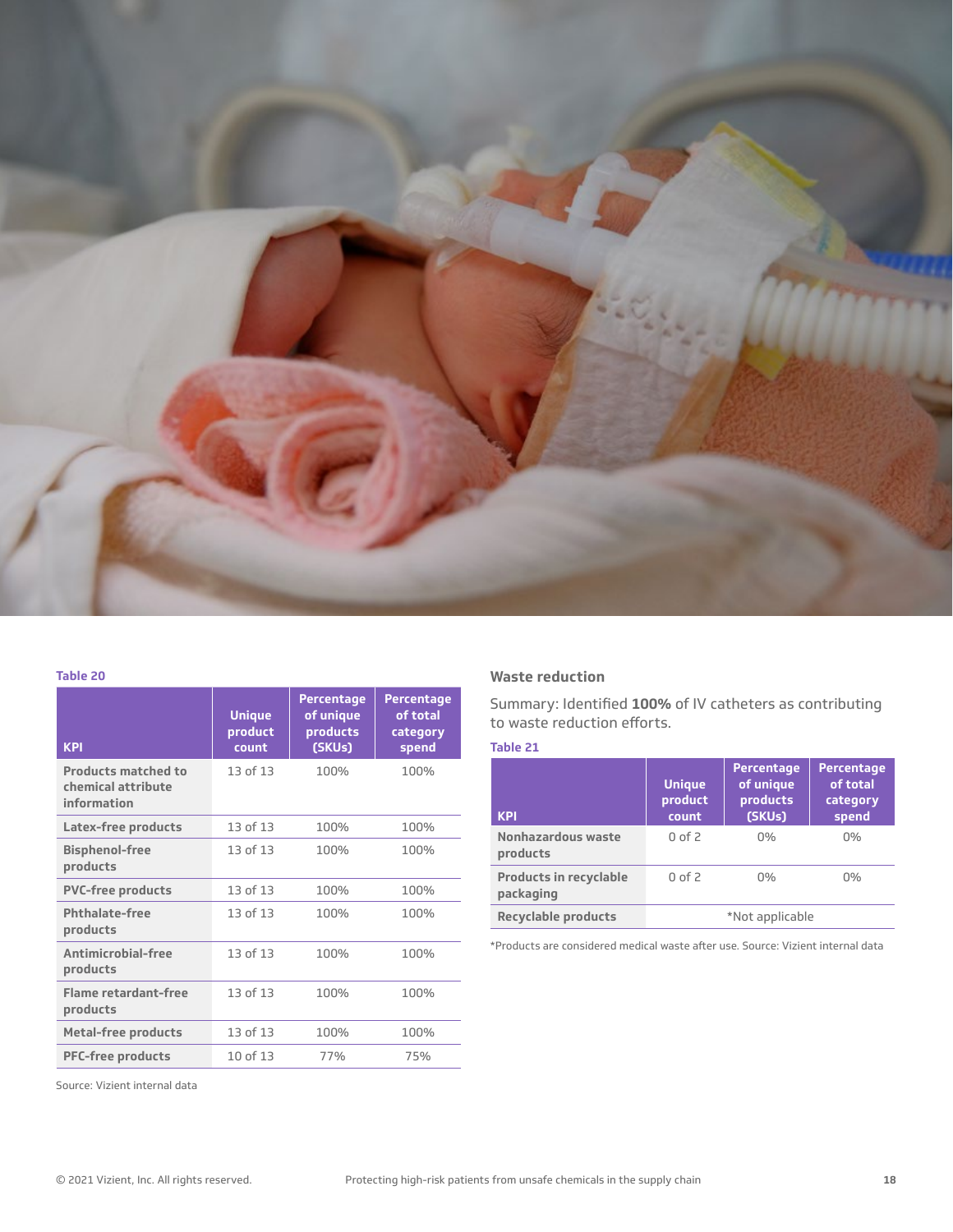#### **Opportunity**

#### **Table 22: Standardize to safer chemicals in all IV catheters.**

#### **Summary**

- Seventy-seven percent of IV catheters in use were free of allergens, carcinogens, developmental toxins, endocrine disruptors, genetic disruptors, immune system disruptors and reproductive toxins.
- An opportunity was identified to remove unsafe chemicals from all IV catheters for less than a \$70 total annual cost increase to the HCO.
- An inventory reduction opportunity was identified, allowing the HCO to carry two IV catheters instead of three.

| <b>Financial impact</b>                                                                                        | <b>Clinical impact</b>                                                                                                                                                                                                                                                                       |
|----------------------------------------------------------------------------------------------------------------|----------------------------------------------------------------------------------------------------------------------------------------------------------------------------------------------------------------------------------------------------------------------------------------------|
| • What is the annual impact on cost of supplies or service? Less                                               | • Are the new products certified by the FDA or CDC (NIOSH)? Yes                                                                                                                                                                                                                              |
| than a \$70 annual cost increase<br>• What is the impact on enterprise net revenue? (Proprietary)              | • How will the new product(s) or service affect current clinical<br>outcomes? (Proprietary)                                                                                                                                                                                                  |
| • Coverage: Is the new product or service considered part of the<br>patient's insurance benefits? Yes          | • Will the new product(s) or service reduce variation in delivery of<br>care? No                                                                                                                                                                                                             |
| • Coding: Is the new product or service codable? Yes                                                           | • Will the new product(s) or service improve efficiency? (Proprietary)                                                                                                                                                                                                                       |
| • Payment: Will payers cover the new product or service? Yes                                                   | • What is the highest level of research supporting the product(s) or                                                                                                                                                                                                                         |
| · Is the new product or service requested available on GPO<br>contract? Yes                                    | service? (Proprietary)<br>• Does the new product or service have any reported adverse<br>events? (Proprietary)                                                                                                                                                                               |
| • Will other supplier contracts be negatively impacted? No                                                     |                                                                                                                                                                                                                                                                                              |
| . Is a rebate or other value-added structure available with the<br>supplier or vendor? (Proprietary)           | • What are potential clinical impacts or safety risks to the patient<br>that should be considered? Reduced exposure to chemicals linked<br>to allergens, carcinogens, developmental toxins, endocrine<br>disruptors, genetic disruptors, immune system disruptors and<br>reproductive toxins |
|                                                                                                                | . Is there shared responsibility of risk with the supplier on the new                                                                                                                                                                                                                        |
|                                                                                                                | product(s) or service? (Proprietary)                                                                                                                                                                                                                                                         |
| <b>Operational impact</b>                                                                                      | <b>Sustainability impact</b>                                                                                                                                                                                                                                                                 |
| • What departments and end users will be impacted? NICU, pediatric<br>intensive care unit (PICU), pediatrics   | • What is the chemical transparency of the product(s) or service<br>being considered? 100%                                                                                                                                                                                                   |
| • Will biomed, sterile processing or IT be involved in any way? No                                             | • Do the new product(s) or service reduce patient and staff                                                                                                                                                                                                                                  |
| • What regulatory concerns will be addressed? (Proprietary)                                                    | exposure to unsafe chemicals? Yes                                                                                                                                                                                                                                                            |
| • Will a trial on the new product(s) or service be needed? Yes                                                 | • Does the new product(s) or service contribute to waste reduction                                                                                                                                                                                                                           |
| • Will staff education be needed? Yes                                                                          | efforts? Yes                                                                                                                                                                                                                                                                                 |
| · Will the new product(s) involve on-site or off-site distribution?<br>Both                                    | • Does the supplier or vendor have a record of environmental<br>responsibility? (Proprietary)                                                                                                                                                                                                |
| • Will the new product(s) help reduce inventory? Yes                                                           | • Does the supplier or vendor have a record of social responsibility?<br>(Proprietary)                                                                                                                                                                                                       |
| · If a product conversion is involved, how much current remaining<br>stock will need to be used? (Proprietary) | • Is the supplier or vendor a diverse business? No                                                                                                                                                                                                                                           |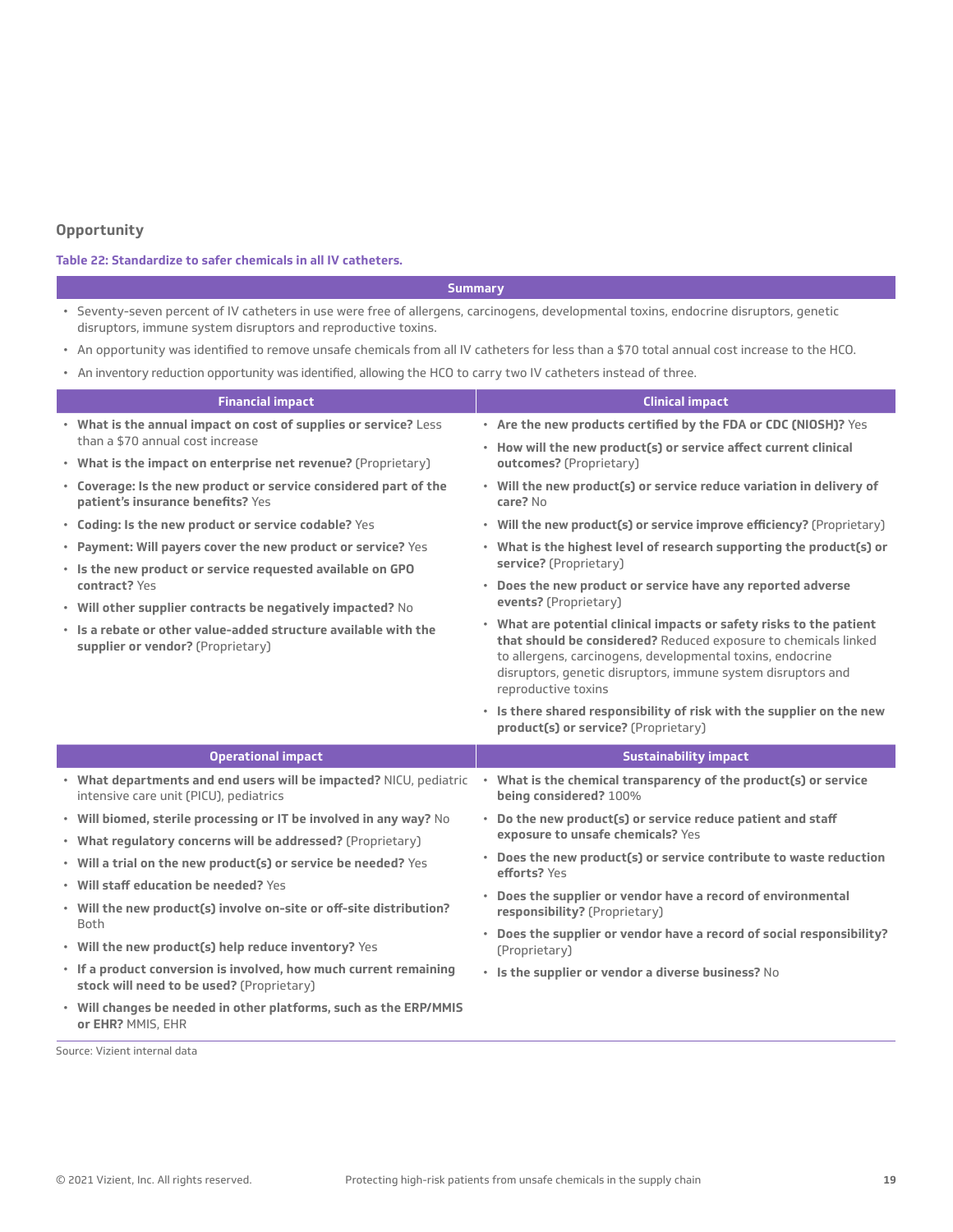#### **Table 23: 5-leaf sustainability ratings**

| <b>Supplier A</b>                 |                     |
|-----------------------------------|---------------------|
| Winged IV catheter 24ga L0.55in   | <i>00000</i>        |
| Winged IV catheter 24ga L0.75in   | <i><b>DOOOC</b></i> |
| Straight IV catheter 24ga L0.75in | <i>00000</i>        |
| <b>Supplier B</b>                 |                     |
| Winged IV catheter 18ga L1.13in   | 00000               |
| Winged IV catheter 20ga L0.75in   | <i>00000</i>        |
| Winged IV catheter 20ga L1.00in   | $O$ $O$ $O$ $O$ $O$ |
| Winged IV catheter 20ga L1.13in   | 00000               |
| Winged IV catheter 22ga L0.75in   | <i>00000</i>        |
| Winged IV catheter 24ga L0.56in   | $O$ O) O) O) O      |
| Straight IV catheter 18ga L1.13in | $O$ $O$ $O$ $O$ $O$ |
| Straight IV catheter 20ga L1.13in | $O$ O O O C         |
| Straight IV catheter 22ga L1.00in | O(O(O) O)           |
| Straight IV catheter 24ga L0.75in | O(O)                |

 $\mathcal{D}$  = 5-leaf sustainability rating. Source: Vizient internal data

#### **Neonatal specialty products**

At the time of this case study, the HCO used 16 unique neonatal safety products from four suppliers. Vizient immediately matched 53% of neonatal specialty products to EP attribute information. No additional EP attribute information was gained through the supplier RFI process. EP attributes for 50% of neonatal safety products were categorized as unknown due to lack of supplier response in the RFI process.

#### **Health impact**

Summary: Identified **56%** of neonatal specialty products as containing chemicals linked to allergens, carcinogens, developmental toxins, endocrine disruption, genetic disruption, immune system disruption and reproductive toxins.

#### **Table 24**

| <b>KPI</b>                           | <b>Unique</b><br>product<br>count | <b>Percentage</b><br>of unique<br>products<br>(SKUs) | <b>Percentage</b><br>of total<br>category<br>spend |
|--------------------------------------|-----------------------------------|------------------------------------------------------|----------------------------------------------------|
| Allergen-free products               | 9 of 16                           | 56%                                                  | 79 <sub>%</sub>                                    |
| Carcinogen-free<br>products          | 9 of 16                           | 56%                                                  | 79%                                                |
| Developmental<br>toxin-free products | 9 of 16                           | 56%                                                  | 79%                                                |

#### **Table 24 (continued)**

| <b>KPI</b>                                   | <b>Unique</b><br>product<br>count | <b>Percentage</b><br>of unique<br>products<br>(SKUs) | <b>Percentage</b><br>of total<br>category<br>spend |
|----------------------------------------------|-----------------------------------|------------------------------------------------------|----------------------------------------------------|
| <b>Endocrine disruptor-</b><br>free products | 9 of 16                           | 56%                                                  | 79%                                                |
| <b>Genetic disruptor-free</b><br>products    | 9 of 16                           | 56%                                                  | 79%                                                |
| Immunosuppressant-<br>free products          | 9 of 16                           | 56%                                                  | 79%                                                |
| <b>Reproductive toxin-</b><br>free products  | 9 of 16                           | 56%                                                  | 79%                                                |

Source: Vizient internal data

#### **Chemical transparency**

Summary: Chemical transparency scored high in this category; **75%** of neonatal specialty products currently meet chemical safety standards for latex; **56%** of neonatal specialty products meet chemical safety standards for bisphenols, phthalates, antimicrobials, flame retardants, metals and PFCs; and **63%** of neonatal specialty products meet chemical safety standards for PVC.

#### **Table 25**

| <b>KPI</b>                                                      | <b>Unique</b><br>product<br>count | <b>Percentage</b><br>of unique<br>products<br>(SKUs) | <b>Percentage</b><br>of total<br>category<br>spend |
|-----------------------------------------------------------------|-----------------------------------|------------------------------------------------------|----------------------------------------------------|
| <b>Products matched to</b><br>chemical attribute<br>information | 11 of 16                          | 69%                                                  | 89%                                                |
| Latex-free products                                             | 12 of 16                          | 75%                                                  | 80%                                                |
| <b>Bisphenol-free</b><br>products                               | 9 of 16                           | 56%                                                  | 79%                                                |
| <b>PVC-free products</b>                                        | 10 of 16                          | 63%                                                  | 80%                                                |
| <b>Phthalate-free</b><br>products                               | 9 of 16                           | 56%                                                  | 79%                                                |
| Antimicrobial-free<br>products                                  | 9 of 16                           | 56%                                                  | 79%                                                |
| <b>Flame retardant-free</b><br>products                         | 9 of 16                           | 56%                                                  | 79%                                                |
| <b>Metal-free products</b>                                      | 9 of 16                           | 56%                                                  | 79%                                                |
| <b>PFC-free products</b>                                        | 9 of 16                           | 56%                                                  | 79%                                                |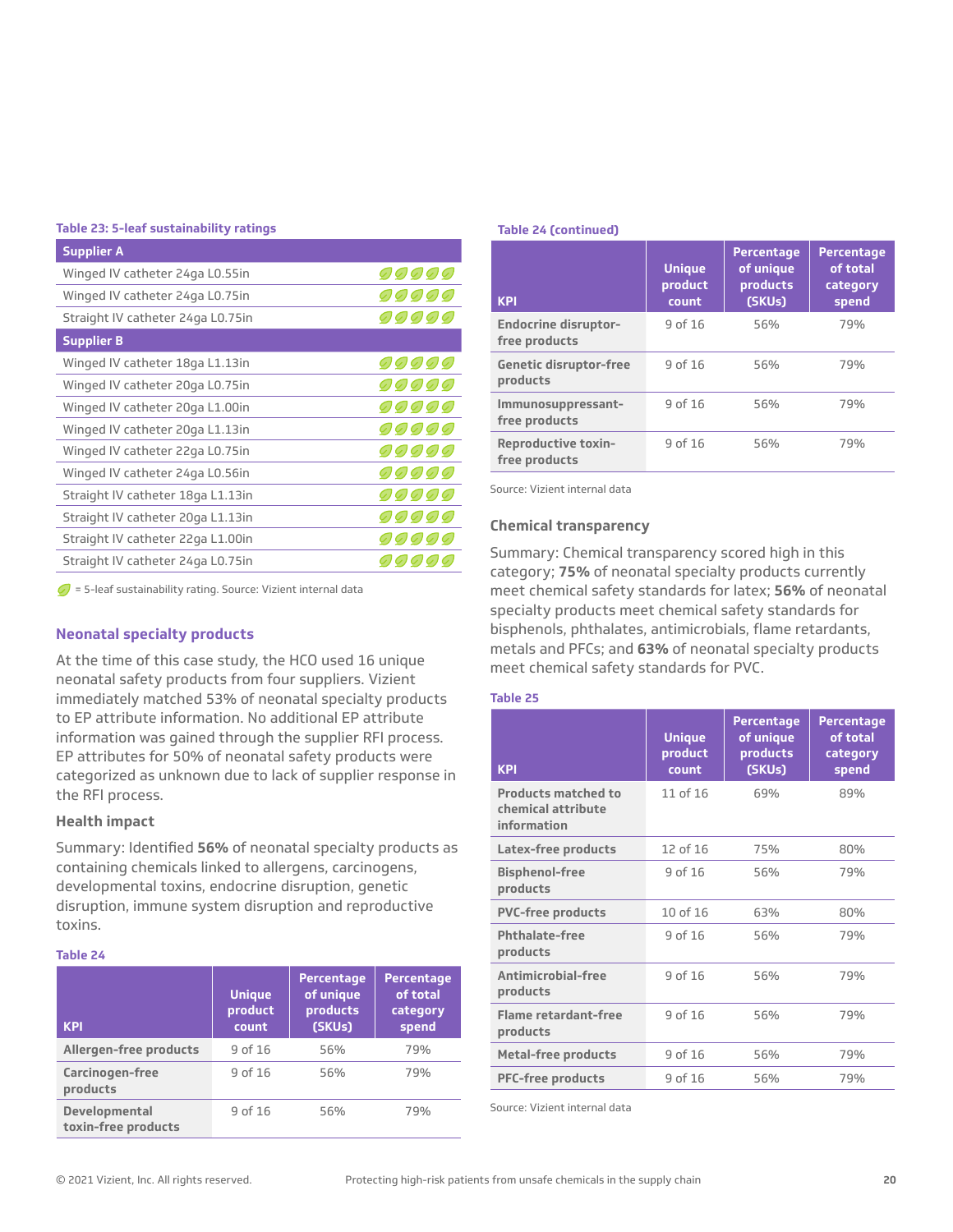#### **Waste reduction**

Summary: Identified that **56%** of neonatal specialty products contribute to nonhazardous waste reduction efforts and **63%** of neonatal specialty products come in recycled packaging.

#### **Table 24**

| <b>KPI</b>                                 | <b>Unique</b><br>product<br>count | Percentage<br>of unique<br>products<br>(SKUs) | <b>Percentage</b><br>of total<br>category<br>spend |
|--------------------------------------------|-----------------------------------|-----------------------------------------------|----------------------------------------------------|
| Nonhazardous waste<br>products             | 9 of 16                           | 56%                                           | 79 <sub>%</sub>                                    |
| <b>Products in recyclable</b><br>packaging | 10 of 16                          | 63%                                           | 79%                                                |
| <b>Recyclable products</b>                 |                                   | *Not applicable                               |                                                    |

\*Products are either multi-use or considered medical waste after use. Source: Vizient internal data

#### **Opportunity**

#### **Table 25: Identify safer chemical neonatal specialty product alternatives.**

#### **Summary**

The HCO needs to work with suppliers to identify safer chemical equivalents or alternatives to any products containing chemicals linked to allergens, carcinogens, developmental toxins, endocrine disruptors, genetic disruptors, immune system disruptors and reproductive toxins.

#### **Table 26: 5-leaf sustainability ratings**

| <b>Supplier A</b>              |                    |
|--------------------------------|--------------------|
| Beanbag patient positioner     | <i>99999</i>       |
| Heel warmer                    | 99999              |
| Preemie pacifier               | <i>99999</i>       |
| Infant pacifier                | <i>00000</i>       |
| Preemie positioning nest small | <i>99999</i>       |
| Infant positioning nest small  | 00000              |
| Infant positioning nest medium | <i>99999</i>       |
| Infant positioning nest large  | <i>99999</i>       |
| Infant transport mattress      | <i>99999</i>       |
| Natural soothing solution      | 00000              |
| <b>Supplier B</b>              |                    |
| Clear suction aspirator        | <i>90000</i>       |
| Preemie suction device         |                    |
| Infant suction device          | <u>() () () ()</u> |
|                                |                    |

#### **Table 26: 5-leaf sustainability ratings (continued)**

| <b>Supplier C</b>      |       |
|------------------------|-------|
| Suction tip 3.25in     | 00000 |
| <b>Supplier D</b>      |       |
| Nasal aspirator 3.25in | 00000 |
| Infant rocker cover    | 00000 |
|                        |       |

 $\bigcirc$  = 5-leaf sustainability rating. Source: Vizient internal data

#### **Urinary catheters**

At the time of this case study, the HCO used 21 urinary catheters from four suppliers. Vizient immediately matched 43% of urinary catheters to EP attribute information. No additional EP attribute information was gained through the supplier RFI process. EP attributes for 57% of urinary catheters were categorized as unknown due to lack of supplier response in the RFI process.

#### **Health impact**

Summary: Identified that **43%** of urinary catheters were allergen free, while all urinary catheters contained chemicals linked to carcinogens, developmental toxins, endocrine disruptors, genetic disruptors, immune system disruptors and reproductive toxins.

#### **Table 27**

| <b>KPI</b>                                   | <b>Unique</b><br>product<br>count | <b>Percentage</b><br>of unique<br>products<br>(SKUs) | <b>Percentage</b><br>of total<br>category<br>spend |
|----------------------------------------------|-----------------------------------|------------------------------------------------------|----------------------------------------------------|
| <b>Allergen-free products</b>                | 9 of 21                           | 43%                                                  | $< 1\%$                                            |
| Carcinogen-free<br>products                  | 0 of 21                           | $0\%$                                                | $0\%$                                              |
| <b>Developmental</b><br>toxin-free products  | 0 of 21                           | $0\%$                                                | $0\%$                                              |
| <b>Endocrine disruptor-</b><br>free products | 0 of 21                           | $0\%$                                                | $0\%$                                              |
| <b>Genetic disruptor-free</b><br>products    | 0 of 21                           | $0\%$                                                | 0%                                                 |
| Immunosuppressant-<br>free products          | 0 of 21                           | $0\%$                                                | 0%                                                 |
| <b>Reproductive toxin-</b><br>free products  | 0 of 21                           | $0\%$                                                | 0%                                                 |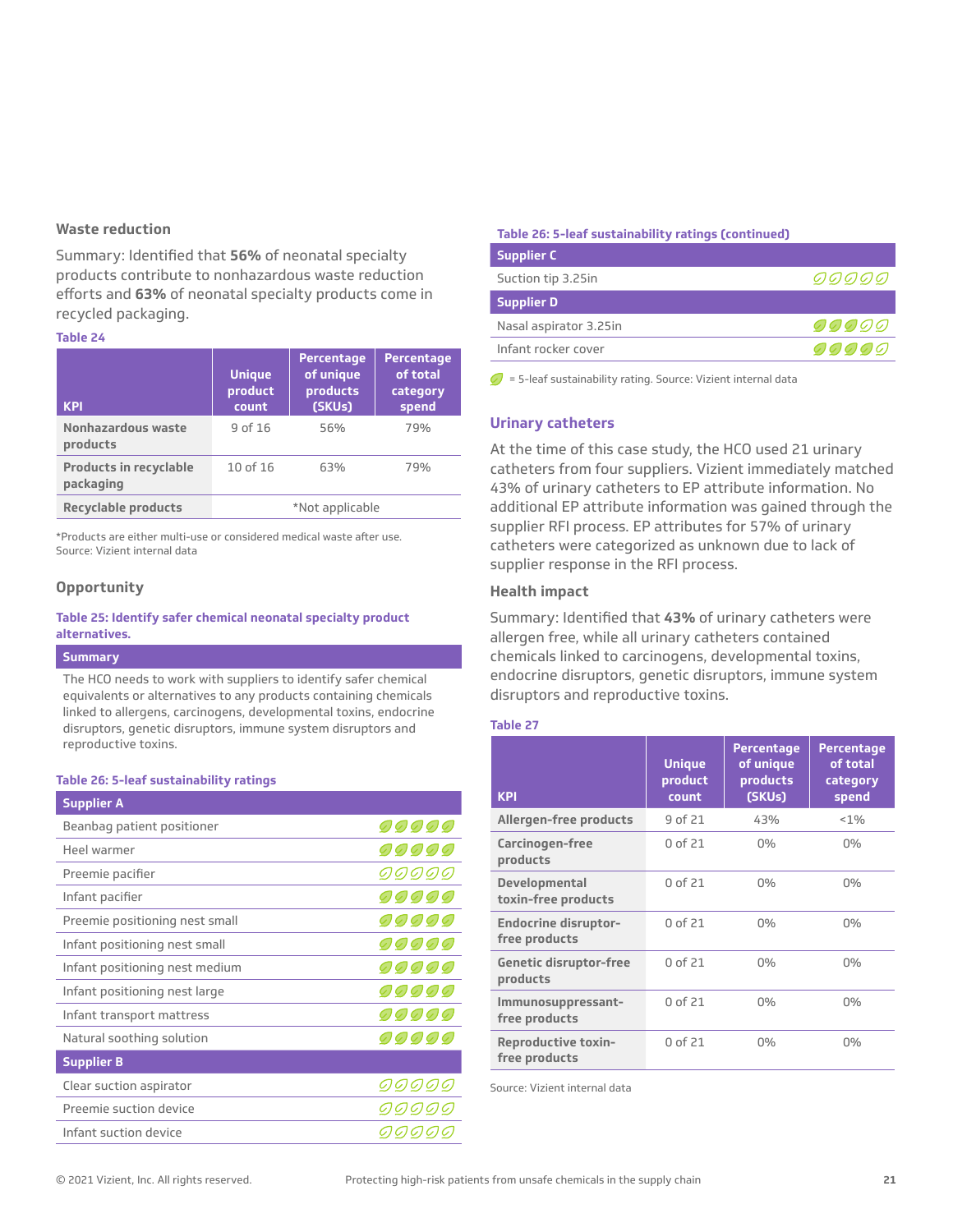

#### **Chemical transparency**

Summary: Chemical transparency scored low in this category; **81%** of urinary catheters currently meet chemical safety standards for latex, **33%** meet chemical safety standards for PVC and **29%** meet chemical safety standards for phthalates. None of the urinary catheters currently meet chemical safety standards for bisphenols, antimicrobials, flame retardants, metals and PFCs.

#### **Table 28**

| <b>KPI</b>                                               | <b>Unique</b><br>product<br>count | <b>Percentage</b><br>of unique<br>products<br>(SKUs) | <b>Percentage</b><br>of total<br>category<br>spend |
|----------------------------------------------------------|-----------------------------------|------------------------------------------------------|----------------------------------------------------|
| Products matched to<br>chemical attribute<br>information | 9 of 21                           | 43%                                                  | 93%                                                |
| Latex-free products                                      | 17 of 21                          | 81%                                                  | 99%                                                |
| <b>Bisphenol-free</b><br>products                        | 0 of 21                           | $0\%$                                                | $0\%$                                              |
| <b>PVC-free products</b>                                 | 7 of 21                           | 33%                                                  | 3%                                                 |
| <b>Phthalate-free</b><br>products                        | 6 of 21                           | 29%                                                  | 3%                                                 |
| Antimicrobial-free<br>products                           | 0 of 21                           | $0\%$                                                | $0\%$                                              |
| <b>Flame retardant-free</b><br>products                  | 0 of 21                           | $0\%$                                                | $0\%$                                              |
| <b>Metal-free products</b>                               | 0 of 21                           | $0\%$                                                | $0\%$                                              |
| <b>PFC-free products</b>                                 | 0 of 21                           | $0\%$                                                | $0\%$                                              |

#### **Waste reduction**

Summary: None of the urinary catheters contribute to waste reduction efforts.

#### **Table 29**

| <b>KPI</b>                                 | <b>Unique</b><br>product<br>count | <b>Percentage</b><br>of unique<br>products<br>(SKUs) | <b>Percentage</b><br>of total<br>category<br>spend |
|--------------------------------------------|-----------------------------------|------------------------------------------------------|----------------------------------------------------|
| Nonhazardous waste<br>products             | 0 of 21                           | $0\%$                                                | $0\%$                                              |
| <b>Products in recyclable</b><br>packaging | 0 of 21                           | $0\%$                                                | $0\%$                                              |
| <b>Recyclable products</b>                 |                                   | *Not applicable                                      |                                                    |

\*Products are considered medical waste after use. Source: Vizient internal data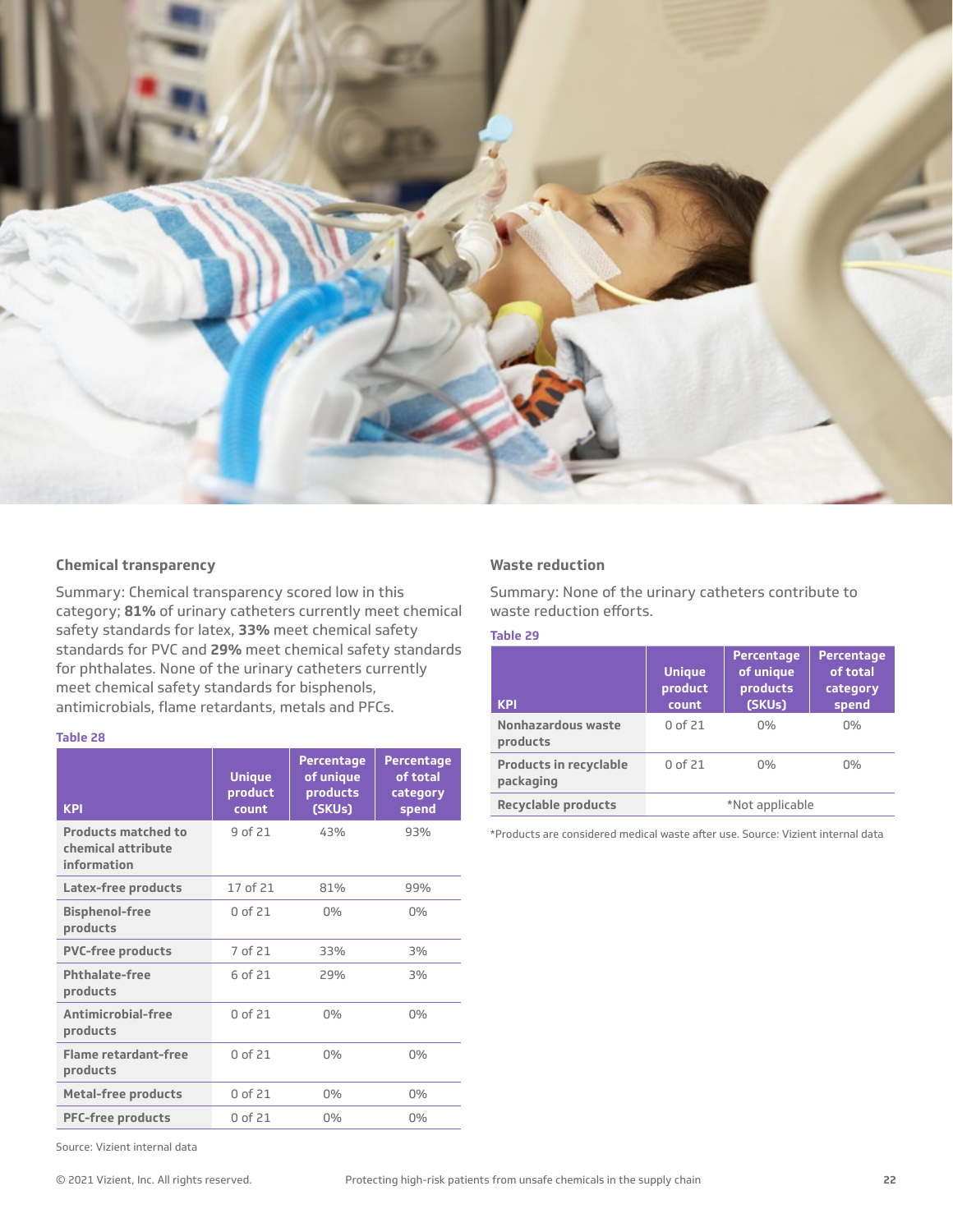#### **Opportunity**

#### **Table 30: A 40% cost reduction on indwelling catheter kits.**

#### **Summary**

- A 40% cost reduction opportunity was identified by converting indwelling catheter kits from Supplier C to Supplier A.
- The HCO needs to work with suppliers to increase the chemical transparency of current urinary catheters.
- The HCO needs to work with suppliers to identify safer chemical equivalents or alternatives to any products containing chemicals linked to allergens, carcinogens, developmental toxins, endocrine disruptors, genetic disruptors, immune system disruptors and reproductive toxins.

| <b>Financial impact</b>                                                                                                                | <b>Clinical impact</b>                                                                                                              |
|----------------------------------------------------------------------------------------------------------------------------------------|-------------------------------------------------------------------------------------------------------------------------------------|
| • What is the annual impact on cost of supplies or service? A 40%<br>cost reduction on indwelling catheter kits.                       | • Are the new products certified by the FDA or CDC (NIOSH)? Yes<br>• How will the new product(s) or service affect current clinical |
| • What is the impact on enterprise net revenue? (Proprietary)                                                                          | outcomes? (Proprietary)                                                                                                             |
| • Coverage: Is the new product or service considered part of the<br>patient's insurance benefits? Yes                                  | • Will the new product(s) or service reduce variation in delivery of<br>care? Yes                                                   |
| • Coding: Is the new product or service codable? Yes                                                                                   | . Will the new product(s) or service improve efficiency? Yes                                                                        |
| • Payment: Will payers cover the new product or service? Yes                                                                           | • What is the highest level of research supporting the product(s) or                                                                |
| . Is the new product or service requested available on GPO<br>contract? Yes                                                            | service? (Proprietary)<br>• Does the new product or service have any reported adverse                                               |
| • Will other supplier contracts be negatively impacted? No                                                                             | events? (Proprietary)                                                                                                               |
| . Is a rebate or other value-added structure available with the<br>supplier or vendor? (Proprietary)                                   | • What are potential clinical impacts or safety risks to the patient<br>that should be considered? (Proprietary)                    |
|                                                                                                                                        | · Is there shared responsibility of risk with the supplier on the new<br>product(s) or service? (Proprietary)                       |
| <b>Operational impact</b>                                                                                                              | <b>Sustainability impact</b>                                                                                                        |
| . What departments and end users will be impacted? NICU and PICU<br>• Will biomed, sterile processing or IT be involved in any way? No | • What is the chemical transparency of the product(s) or service<br>being considered? 5%                                            |
| • What regulatory concerns will be addressed? (Proprietary)                                                                            | • Does the new product(s) or service reduce patient and staff<br>exposure to unsafe chemicals? No impact                            |
| • Will a trial on the new product(s) or service be needed? Yes                                                                         | • Do the new product(s) or service contribute to waste reduction                                                                    |
| • Will staff education be needed? Yes                                                                                                  | efforts? No                                                                                                                         |
| . Will the new product(s) involve on-site or off-site distribution?<br><b>Both</b>                                                     | • Does the supplier or vendor have a record of environmental<br>responsibility? (Proprietary)                                       |
| · If a product conversion is involved, how much current remaining<br>stock will need to be used? (Proprietary)                         | • Does the supplier or vendor have a record of social responsibility?<br>(Proprietary)                                              |
| • Will changes be needed in other platforms, such as the ERP/MMIS<br>or EHR? MMIS, EHR                                                 | • Is the supplier or vendor a diverse business? No                                                                                  |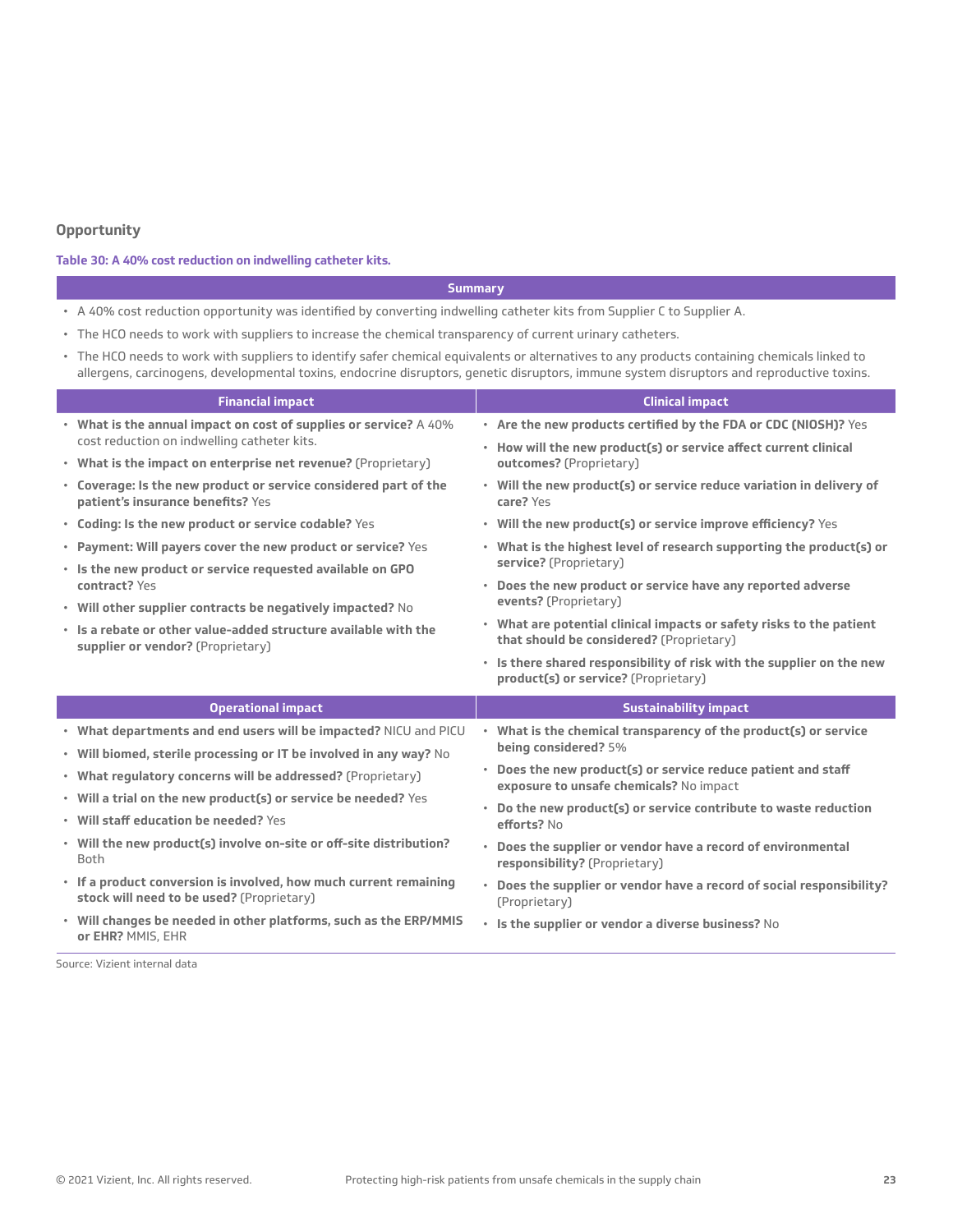#### **Table 31: 5-leaf sustainability ratings**

| <b>Supplier A</b>                         |              |
|-------------------------------------------|--------------|
| Urine specimen collection kit 15mL        | <i>90000</i> |
| Pediatric intermittent catheter kit 8fr   | <i>90000</i> |
| Pediatric intermittent catheter kit 12fr  | 99999        |
| Urethral catheter 16fr 16in               | <i>90000</i> |
| Urinary meter bag 350mL                   | <i>90000</i> |
| Foley catheter 5cc balloon 16fr           | <i>99999</i> |
| Intermittent urethral catheter tray 15fr  | <i>99999</i> |
| Foley catheter 3cc balloon 8fr            | <i>00000</i> |
| Foley catheter 3cc balloon 10fr           | <i>90000</i> |
| Foley catheter 3cc balloon 12fr           | 00000        |
| Foley catheter 3cc balloon 16fr           | 90000        |
| Foley catheter 5cc balloon 12fr           | <i>00000</i> |
| Foley catheter 5cc balloon 14fr           | <i>99999</i> |
| Foley catheter 5cc balloon 18fr           | <i>90000</i> |
| Indwelling catheter tray 16fr             | <i>99999</i> |
| Indwelling catheter tray 5cc balloon 16fr | 00000        |
| <b>Supplier B</b>                         |              |
| Urethral catheter 12fr 14in               | <i>99999</i> |
| <b>Supplier C</b>                         |              |
| Pediatric intermittent catheter kit 5fr   | <i>99999</i> |
| Indwelling catheter kit 5fr               | 99999        |
| Indwelling catheter kit 8fr               | <i>99999</i> |
| <b>Supplier D</b>                         |              |
| Foley stabilization device                | 00000        |

 $\sqrt{\phantom{a}}$  = 5-leaf sustainability rating. Source: Vizient internal data

## Safer chemical information should strongly be considered in product selection moving forward.

*"Chemicals in a child's surroundings are part of the environment that shapes the expression of genes and the trajectory of the child's life. Toxins that children come in contact with can have long-term consequences on their wellbeing…"23*

Widespread contamination of unsafe chemicals in infants, children and adults is a silent epidemic today. Our constant inhalation, ingestion and absorption of unsafe chemicals polluting our surroundings is having a profoundly negative effect on our health personally, and public health generationally, starting before birth. As stated previously, babies born in the U.S. today have, on average, over 280 industrial chemicals in their bloodstreams the day they are born.<sup>1</sup> Microplastics have been found in the placentas of unborn babies containing chemicals linked to brain, heart, lung, kidney and liver damage in fetuses.<sup>24,25</sup> Obesity rates are skyrocketing worldwide, unexplained by evolving diets and lifestyles alone, with cases rising sharply in infants and children. Research has shown a correlation between exposure to endocrine-disrupting chemicals and obesity rates among infants, children and adults.<sup>26</sup> Endocrinedisrupting chemicals have been linked to autism, attention deficit hyperactivity disorder (ADHD) and learning disabilities.27,28

Bioaccumulation of unsafe chemicals in the body is increasingly linked to the development of neurodegenerative illness, such as dementia. Chemicals such as PFAS, linked to immune system suppression and severe COVID-19 outcomes, have been found in the drinking water of over 200 million Americans.<sup>30,31</sup> On the front lines taking care of these health problems are HCOs and their staffs. HCOs purchasing and using products that contain unsafe chemicals on patients, especially high-risk patients, is both counterintuitive and counterproductive to the "do no harm" bioethical principle of medicine. Therefore, it is a bioethical imperative for HCOs to prioritize the removal of unsafe chemicals from patient care settings for both patient and staff safety.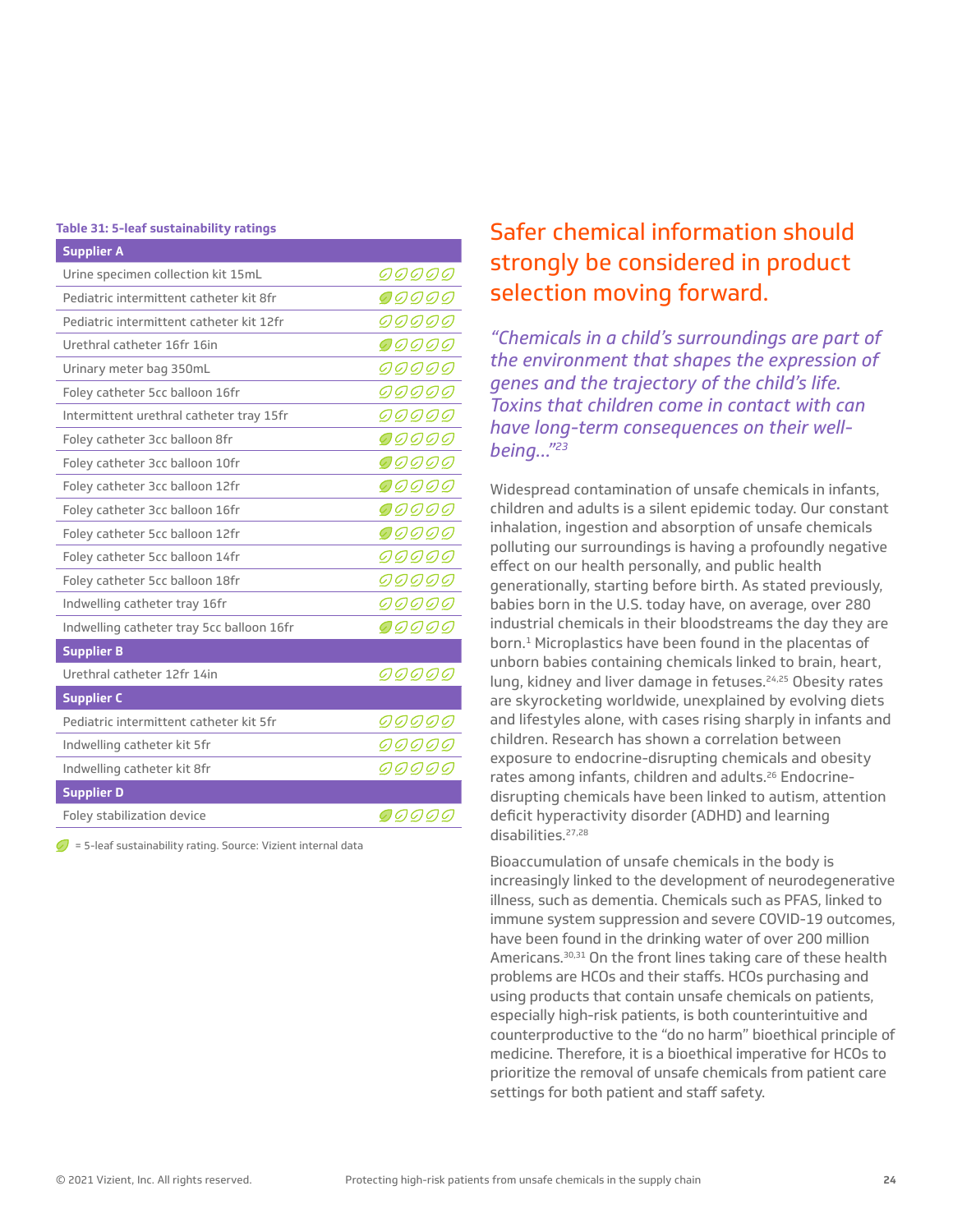Legislation and polices alone are not enough to prevent unsafe chemicals from contaminating our home and work environments. Today, at least 140 chemicals linked to negative health impacts are found in common packaging materials, construction, flooring, food production, cookware, children's toys, sporting goods, furniture, electronics, textiles, automobiles, cosmetics, medical supplies and health care equipment.<sup>32</sup> Part of the challenge in regulating chemicals is a significant difference in laws worldwide that govern toxic chemical regulation. The European Union implemented a *proactive* approach to protecting the public from unsafe chemical exposure by emphasizing that when there is substantial, credible evidence of danger to human health, protective measures should be taken despite scientific uncertainty. In contrast, the U.S. approach to regulating chemicals is more *reactive*, requiring extremely high thresholds of demonstrated harm to human health before any regulatory action is taken. Contrary to common belief, there is no U.S. federal agency responsible for testing and monitoring hundreds of thousands of new chemicals released each year for negative effects on human health. Thankfully, more empirical studies and research are being published correlating the impact of industrial chemicals on human health, as well as increased global awareness, collaboration and innovation of safer chemical product alternatives.

One significant improvement in monitoring unsafe chemicals is the adoption of monitoring classes of chemicals with similar characteristics instead of hundreds of thousands of chemicals individually. The rationale behind this evolution in thinking is that science is showing that chemicals with similar characteristics also share the same negative impacts on human health. In addition, many U.S. states are taking the lead on drafting policies and legislation aimed at protecting the public from unsafe chemicals.15 Major corporations such as Amazon, Walmart, Target, Walgreens and CVS have also established timelines and policies to remove unsafe chemicals from their stores.33,34,35,36,37 The health care sector must do the same.

The primary challenge of monitoring unsafe chemicals in products across all business sectors, including health care, is a lack of digitization to effectively screen hundreds of thousands of chemicals in millions of products efficiently and at the product level. As many business sectors adopt data-driven, control tower approaches to monitoring enterprise performance, it is essential that data-driven tools are created to assist with chemical safety, including environmental and social responsibility performance as well. As the adoption of digitization across all major business sectors grows, we hope this case study provides a sustainable, scalable, data-driven approach for HCOs to monitor unsafe chemicals in their supply chain, while also evaluating the chemical transparency of products and potential health risks, as well as waste reduction attributes of products used in patient care settings. Using the methodology outlined in this study, HCOs can begin upgrading their methodology from a predominately inefficient, manual and error-prone approach by leveraging technology to efficiently collect and match environmentally preferable attribute information to product purchases. By focusing specifically on products actively being purchased by high-risk patient care areas, HCOs can prioritize cleansing their supply chain of unsafe chemicals to prevent unnecessary chemical exposure for pregnant women, unborn fetuses, infants and children.

In addition, this case study has shown how environmentally preferable attribute information can be efficiently collected, analyzed and prepared for 360-degree value analysis decision-making within HCOs. Most often, financial, clinical and operational impacts are discussed without consideration of the environmental and social impacts of purchasing decisions. By efficiently providing environmental and social impact information to value analysis key stakeholders, HCOs can evaluate overall product quality more comprehensively. Similar to the influence of a five-star rating one sees when evaluating online products or services, the inclusion of sustainability impact information adds an additional layer of quality to products being evaluated.

Unfortunately, the negative impacts of industrial chemicals on human health will continue to be discovered, studied and publicized. As data-driven methods are innovated and adopted, the screening and removal of unsafe chemicals from health care settings worldwide will evolve from aspiration to expectation. As a contribution toward upgrading today's highly manual approach to monitoring unsafe chemicals in the health care supply chain, the methodology outlined in this case study provides at least one standardized, scalable, data-driven approach to screen for unsafe chemicals at the organization, facility, department, product category and individual product levels. Health care facilities worldwide — often considered to be the safest places on Earth — must take the lead on improving measures to protect patients and staff from unsafe chemical exposure, prioritizing high-risk patients.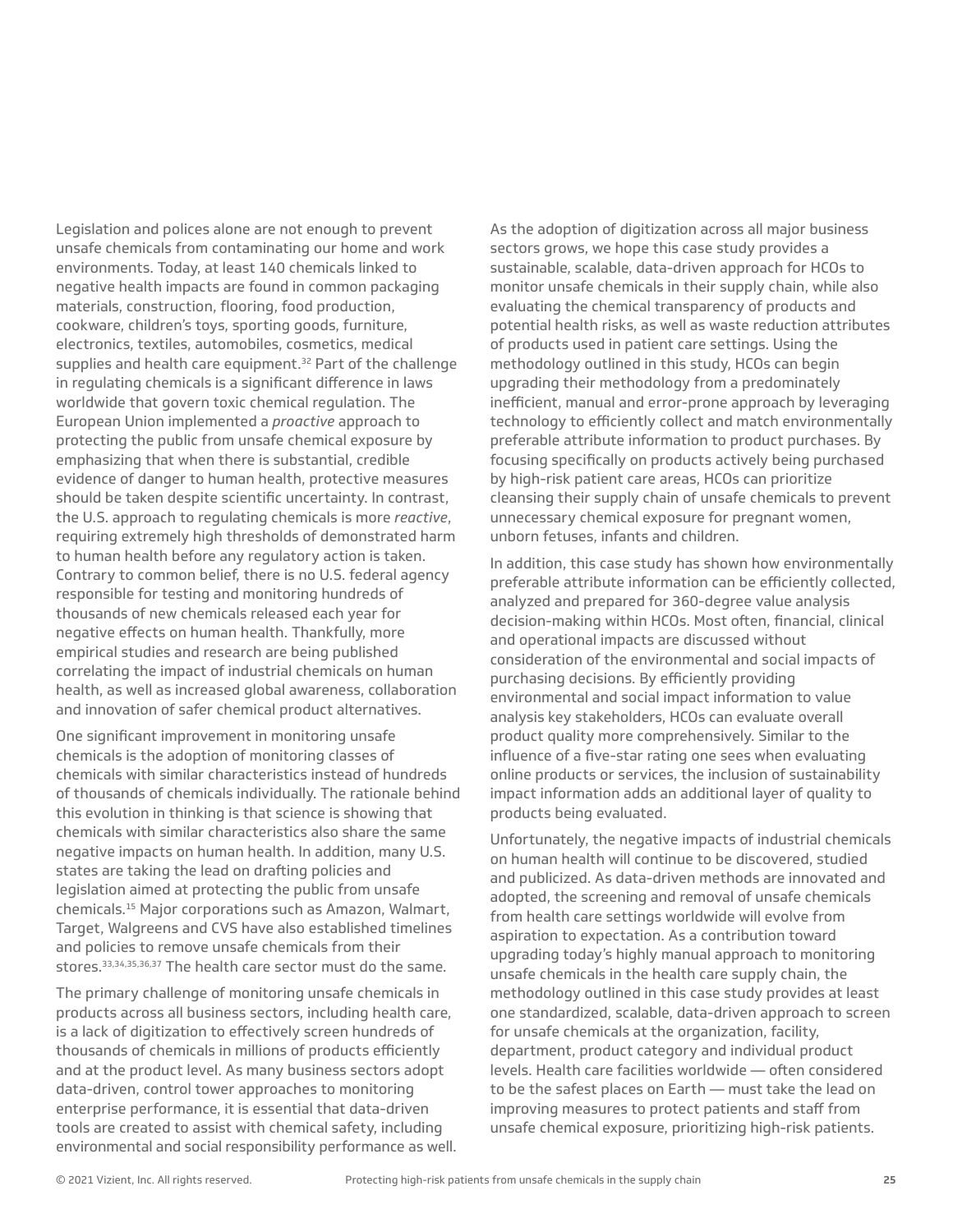### References

- 1 Information about chemical hazards in child care settings for parents. U.S. Environmental Protection Agency. Updated October 11, 2018. Accessed March 11, 2021. [https://www.epa.gov/childcare/information-about](https://www.epa.gov/childcare/information-about-chemical-hazards-child-care-settings-parents)[chemical-hazards-child-care-settings-parents](https://www.epa.gov/childcare/information-about-chemical-hazards-child-care-settings-parents)
- 2 84,000 chemicals on the market, only 1% have been tested for safety. EcoWatch. July 6, 2015. Accessed March 11, 2021. [https://www.ecowatch.](https://www.ecowatch.com/84-000-chemicals-on-the-market-only-1-have-been-tested-for-safety-1882062458.html) [com/84-000-chemicals-on-the-market-only-1-have-been-tested-for](https://www.ecowatch.com/84-000-chemicals-on-the-market-only-1-have-been-tested-for-safety-1882062458.html)[safety-1882062458.html](https://www.ecowatch.com/84-000-chemicals-on-the-market-only-1-have-been-tested-for-safety-1882062458.html)
- 3 The proposition 65 list. California Office of Environmental Health Hazard Assessment. December 18, 2020. Accessed March 11, 2021. [https://oehha.](https://oehha.ca.gov/proposition-65/proposition-65-list) [ca.gov/proposition-65/proposition-65-list](https://oehha.ca.gov/proposition-65/proposition-65-list)
- 4 High priority chemicals of concern for Children's Health. Oregon Health Authority. Accessed March 11, 2021. [https://www.oregon.gov/oha/PH/](https://www.oregon.gov/oha/PH/HEALTHYENVIRONMENTS/HEALTHYNEIGHBORHOODS/TOXICSUBSTANCES/Pages/childrens-chemicals-of-concern.aspx) [HEALTHYENVIRONMENTS/HEALTHYNEIGHBORHOODS/TOXICSUBSTANCES/](https://www.oregon.gov/oha/PH/HEALTHYENVIRONMENTS/HEALTHYNEIGHBORHOODS/TOXICSUBSTANCES/Pages/childrens-chemicals-of-concern.aspx) [Pages/childrens-chemicals-of-concern.aspx](https://www.oregon.gov/oha/PH/HEALTHYENVIRONMENTS/HEALTHYNEIGHBORHOODS/TOXICSUBSTANCES/Pages/childrens-chemicals-of-concern.aspx)
- 5 The six classes approach to reducing chemical harm: healthier products, healthier people. Green Science Policy Institute. June 2017. Accessed March 11, 2021. <https://www.sixclasses.org/>
- 6 Bever CS, Rand AA, Nording M, Taft, et al. Effects of triclosan in breast milk on the infant fecal microbiome. *Chemosphere*. 2018;203(July):467-473. [doi: 10.1016/j.chemosphere.2018.03.186](https://doi.org/10.1016/j.chemosphere.2018.03.186)
- 7 Why are trace chemicals showing up in umbilical cord blood? *Scientific American*. September 1, 2012. Accessed March 11, 2021. <https://www.scientificamerican.com/article/chemicals-umbilical-cord-blood/>
- 8 Crawford K. How chemicals like PFAs can increase your risk of severe COVID-19. *The Conversation*. August 31, 2020. Accessed March 11, 2021. [https://theconversation.com/how-chemicals-like-pfas-can-increase-your](https://theconversation.com/how-chemicals-like-pfas-can-increase-your-risk-of-severe-covid-19-143167)[risk-of-severe-covid-19-143167](https://theconversation.com/how-chemicals-like-pfas-can-increase-your-risk-of-severe-covid-19-143167)
- 9 Milman O. Covid: chemicals found in everyday products could hinder vaccine. The Guardian. November 17, 2020. Accessed March 11, 2021. [https://www.theguardian.com/world/2020/nov/17/chemicals-found-in](https://www.theguardian.com/world/2020/nov/17/chemicals-found-in-everyday-products-could-hinder-covid-19-vaccine)[everyday-products-could-hinder-covid-19-vaccine](https://www.theguardian.com/world/2020/nov/17/chemicals-found-in-everyday-products-could-hinder-covid-19-vaccine)
- 10 Chemical exposures on the job may be linked to diseases in nurses. News release. Environmental Working Group; December 11, 2007. Accessed March 11, 2021. [https://www.ewg.org/news/news-releases/2007/12/11/](https://www.ewg.org/news/news-releases/2007/12/11/chemical-exposures-job-may-be-linked-diseases-nurses) [chemical-exposures-job-may-be-linked-diseases-nurses](https://www.ewg.org/news/news-releases/2007/12/11/chemical-exposures-job-may-be-linked-diseases-nurses)
- 11 Wilding BC, Curtis K, Welker-Hood K. Hazardous chemicals in health care: a snapshot of chemicals in doctors and nurses. Physicians for Social Responsibility. Updated 2020. Accessed March 11, 2021. [https://www.psr.](https://www.psr.org/wp-content/uploads/2018/05/hazardous-chemicals-in-health-care.pdf) [org/wp-content/uploads/2018/05/hazardous-chemicals-in-health-care.pdf](https://www.psr.org/wp-content/uploads/2018/05/hazardous-chemicals-in-health-care.pdf)
- 12 Lewis J. Lead poisoning: a historical perspective. U.S. Environmental Protection Agency. May 1985. Accessed March 11, 2021. [https://archive.epa.](https://archive.epa.gov/epa/aboutepa/lead-poisoning-historical-perspective.html) [gov/epa/aboutepa/lead-poisoning-historical-perspective.html](https://archive.epa.gov/epa/aboutepa/lead-poisoning-historical-perspective.html)
- 13 States are leading the way to safer chemicals. Safer States. Accessed March 11, 2021. <https://www.saferstates.org/>
- 14 Rossi MS, Ratliff W. Chemical footprint of products commonly used in pediatrics departments. Clean Production Action. December 5, 2017. Accessed March 11, 2021. [https://www.cleanproduction.org/resources/](https://www.cleanproduction.org/resources/entry/report-chemical-footprint-products-in-pediatrics) [entry/report-chemical-footprint-products-in-pediatrics](https://www.cleanproduction.org/resources/entry/report-chemical-footprint-products-in-pediatrics)
- 15 Richter F. The industries most affected by counterfeit products. Statista. March 19, 2019. Accessed March 11, 2021. [https://www.statista.com/](https://www.statista.com/chart/17410/counterfeit-and-pirated-products-by-category/) [chart/17410/counterfeit-and-pirated-products-by-category/](https://www.statista.com/chart/17410/counterfeit-and-pirated-products-by-category/)
- 16 What is a GPO? Healthcare Supply Chain Association. Accessed March 11, 2021.<https://www.supplychainassociation.org/about-us/what-is-gpo/>
- 17 Vizient Environmentally Preferred Sourcing Program. Vizient. February 2020. Accessed March 11, 2021. [https://www.vizientinc.com/-/media/](https://www.vizientinc.com/-/media/documents/sitecorepublishingdocuments/secured/suppliers/eps_fact_sheet_supplier.pdf) [documents/sitecorepublishingdocuments/secured/suppliers/eps\\_fact\\_](https://www.vizientinc.com/-/media/documents/sitecorepublishingdocuments/secured/suppliers/eps_fact_sheet_supplier.pdf) [sheet\\_supplier.pdf](https://www.vizientinc.com/-/media/documents/sitecorepublishingdocuments/secured/suppliers/eps_fact_sheet_supplier.pdf)
- 18 Zaske S. Study finds BPA levels in humans dramatically underestimated. Washington State University. December 5, 2019. Accessed March 11, 2021. [https://news.wsu.edu/2019/12/05/study-finds-bpa-levels-humans](https://news.wsu.edu/2019/12/05/study-finds-bpa-levels-humans-dramatically-underestimated/)[dramatically-underestimated/](https://news.wsu.edu/2019/12/05/study-finds-bpa-levels-humans-dramatically-underestimated/)
- 19 Vinyl chloride: what is vinyl chloride? National Cancer Institute. Reviewed December 28, 2018. Accessed March 11, 2021. [https://www.cancer.gov/](https://www.cancer.gov/about-cancer/causes-prevention/risk/substances/vinyl-chloride) [about-cancer/causes-prevention/risk/substances/vinyl-chloride](https://www.cancer.gov/about-cancer/causes-prevention/risk/substances/vinyl-chloride)
- 20 Polyvinyl chloride and copolymers production: national emission standards for hazardous air pollutants (NESHAP) – 40 CFR 63 subparts J & HHHHHHH. U.S. Environmental Protection Agency. Updated February 23, 2021. Accessed March 11, 2021. [https://www.epa.gov/stationary-sources-air](https://www.epa.gov/stationary-sources-air-pollution/polyvinyl-chloride-and-copolymers-production-national-emission-0)[pollution/polyvinyl-chloride-and-copolymers-production-national](https://www.epa.gov/stationary-sources-air-pollution/polyvinyl-chloride-and-copolymers-production-national-emission-0)[emission-0](https://www.epa.gov/stationary-sources-air-pollution/polyvinyl-chloride-and-copolymers-production-national-emission-0)
- 21 Public health statement: vinyl chloride. Agency for Toxic Substances and Disease Registry. July 2006. Accessed March 22, 2021. [https://www.atsdr.](https://www.atsdr.cdc.gov/toxprofiles/tp20-c1-b.pdf) [cdc.gov/toxprofiles/tp20-c1-b.pdf](https://www.atsdr.cdc.gov/toxprofiles/tp20-c1-b.pdf)
- 22 Wineland RJ, Bloom MS, Cruze L, et al. In utero effects of maternal phthalate exposure on male genital development. *Obstetrics and Gynaecology*. November 26, 2018. Accessed March 11, 2021. doi: [10.1002/pd.5398](https://doi.org/10.1002/pd.5398)
- 23 Narvaez DF. Plastics and the health of children and mothers. *Psychology Today*. February 11, 2019. Accessed March 11, 2021. [https://www.psychologytoday.com/us/blog/moral-landscapes/201902/](https://www.psychologytoday.com/us/blog/moral-landscapes/201902/plastics-and-the-health-children-and-mothers) [plastics-and-the-health-children-and-mothers](https://www.psychologytoday.com/us/blog/moral-landscapes/201902/plastics-and-the-health-children-and-mothers)
- 24 Ragusa A, Svelato A, Santacroce C, et al. Plasticenta: first evidence of microplastics in human placenta. *Environ Int*. 2021;146(January):1-8. [doi: 10.1016/j.envint.2020.106274](https://doi.org/10.1016/j.envint.2020.106274)
- 25 Fournier SB, D'Errico JN, Adler DS, et al. Nanopolystyrene translocation and fetal deposition after acute lung exposure during late-stage pregnancy. *Part Fibre Toxicol*. 2020;17(55):1-11. [doi: 10.1186/s12989-020-00385-9](https://dx.doi.org/10.1186%2Fs12989-020-00385-9)
- 26 European Society of Endocrinology. Minimizing exposure to common hormone-disrupting chemicals may reduce obesity rates. ScienceDaily. May 20, 2018. Accessed March 11, 2021. [https://www.sciencedaily.com/](https://www.sciencedaily.com/releases/2018/05/180520090900.htm) [releases/2018/05/180520090900.htm](https://www.sciencedaily.com/releases/2018/05/180520090900.htm)
- 27 Landrigan PJ, Lambertini L, Birnbaum LS. A research strategy to discover the environmental causes of autism and neurodevelopmental disabilities. *Environ Health Perspect*. 2012;120(7):1-3. doi: [10.1289/ehp.1104285](https://doi.org/10.1289/ehp.1104285)
- 28 Shoaff JR, Coull B, Weuve J. Association of exposure to endocrine-disrupting chemicals during adolescence with attention-deficit/hyperactivity disorder-related behaviors. *JAMA Netw Open*. 2020;3(8):e2015041:1-14. doi:10.1001/jamanetworkopen.2020.15041
- 29 Genuis SJ, Kelln KL. Toxicant exposure and bioaccumulation: a common and potentially reversible cause of cognitive dysfunction and dementia. *Behav Neurol*. 2015;620143. doi:10.1155/2015/620143
- 30 Andrews DQ, Naidenko OV. Environmental Science & Technology Letters. 2020;7(12):931-936. doi: 10.1021/acs.estlett.0c00713
- 31 Grandjean P, Timmermann CAG, Kruse M, et al. Severity of COVID-19 at elevated exposure to perfluorinated alkylates. *PLoS One*. 2020;15(12) e0244815. doi: 10.1371/journal.pone.0244815
- 32 Plastics pose threat to human health. News release. Endocrine Society; December 15, 2020. Accessed March 11, 2021. [https://www.endocrine.org/](https://www.endocrine.org/news-and-advocacy/news-room/2020/plastics-pose-threat-to-human-health) [news-and-advocacy/news-room/2020/plastics-pose-threat-to-human](https://www.endocrine.org/news-and-advocacy/news-room/2020/plastics-pose-threat-to-human-health)[health](https://www.endocrine.org/news-and-advocacy/news-room/2020/plastics-pose-threat-to-human-health)
- 33 Brown-West B. Amazon joins Walmart, other major retailers on safer chemicals. Environmental Defense Fund + Business. October 15, 2018. Accessed March 11, 2021. [https://business.edf.org/insights/amazon-joins](https://business.edf.org/insights/amazon-joins-walmart-other-major-retailers-on-safer-chemicals/)[walmart-other-major-retailers-on-safer-chemicals/](https://business.edf.org/insights/amazon-joins-walmart-other-major-retailers-on-safer-chemicals/)
- 34 Walmart strengthens sustainable chemistry commitment, reports progress in safer product formulation. Walmart. September 27, 2017. Accessed March 22, 2021. [https://corporate.walmart.com/newsroom/2017/09/27/](https://corporate.walmart.com/newsroom/2017/09/27/walmart-strengthens-sustainable-chemistry-commitment-reports-progress-in-safer-product-formulation) [walmart-strengthens-sustainable-chemistry-commitment-reports](https://corporate.walmart.com/newsroom/2017/09/27/walmart-strengthens-sustainable-chemistry-commitment-reports-progress-in-safer-product-formulation)[progress-in-safer-product-formulation](https://corporate.walmart.com/newsroom/2017/09/27/walmart-strengthens-sustainable-chemistry-commitment-reports-progress-in-safer-product-formulation)
- 35 Target: corporate statement on chemicals. Target. 2020. Accessed March 11, 2021. [https://corporate.target.com/corporate-responsibility/planet/](https://corporate.target.com/corporate-responsibility/planet/chemicals) [chemicals](https://corporate.target.com/corporate-responsibility/planet/chemicals)
- 36 CVS Health: removing chemicals of consumer concern. CVSHealth. May 18, 2017. Accessed March 11, 2021. [https://cvshealth.com/news-and-insights/](https://cvshealth.com/news-and-insights/articles/removing-chemicals-of-consumer-concern) [articles/removing-chemicals-of-consumer-concern](https://cvshealth.com/news-and-insights/articles/removing-chemicals-of-consumer-concern)
- 37 Walgreens: product integrity. Walgreens. 2021. Accessed March 11, 2021. [https://www.walgreens.com/topic/sr/sr\\_product\\_integrity\\_home.jsp?](https://www.walgreens.com/topic/sr/sr_product_integrity_home.jsp?cjevent=22c9a1f25f6b11eb80f700330a1c0e0b&CID=5250933&ext=9069228&PID=9069228&AID=11020894&SID=tuid%3A103AE7C0001C641306AEEB75041C67E5)  [cjevent=22c9a1f25f6b11eb80f700330a1c0e0b &CID=5250933](https://www.walgreens.com/topic/sr/sr_product_integrity_home.jsp?cjevent=22c9a1f25f6b11eb80f700330a1c0e0b&CID=5250933&ext=9069228&PID=9069228&AID=11020894&SID=tuid%3A103AE7C0001C641306AEEB75041C67E5)  [&ext=9069228&PID=9069228&AID=11020894&SID=tuid](https://www.walgreens.com/topic/sr/sr_product_integrity_home.jsp?cjevent=22c9a1f25f6b11eb80f700330a1c0e0b&CID=5250933&ext=9069228&PID=9069228&AID=11020894&SID=tuid%3A103AE7C0001C641306AEEB75041C67E5)  [%3A103AE7C0001C641306AEEB75041C67E5](https://www.walgreens.com/topic/sr/sr_product_integrity_home.jsp?cjevent=22c9a1f25f6b11eb80f700330a1c0e0b&CID=5250933&ext=9069228&PID=9069228&AID=11020894&SID=tuid%3A103AE7C0001C641306AEEB75041C67E5)